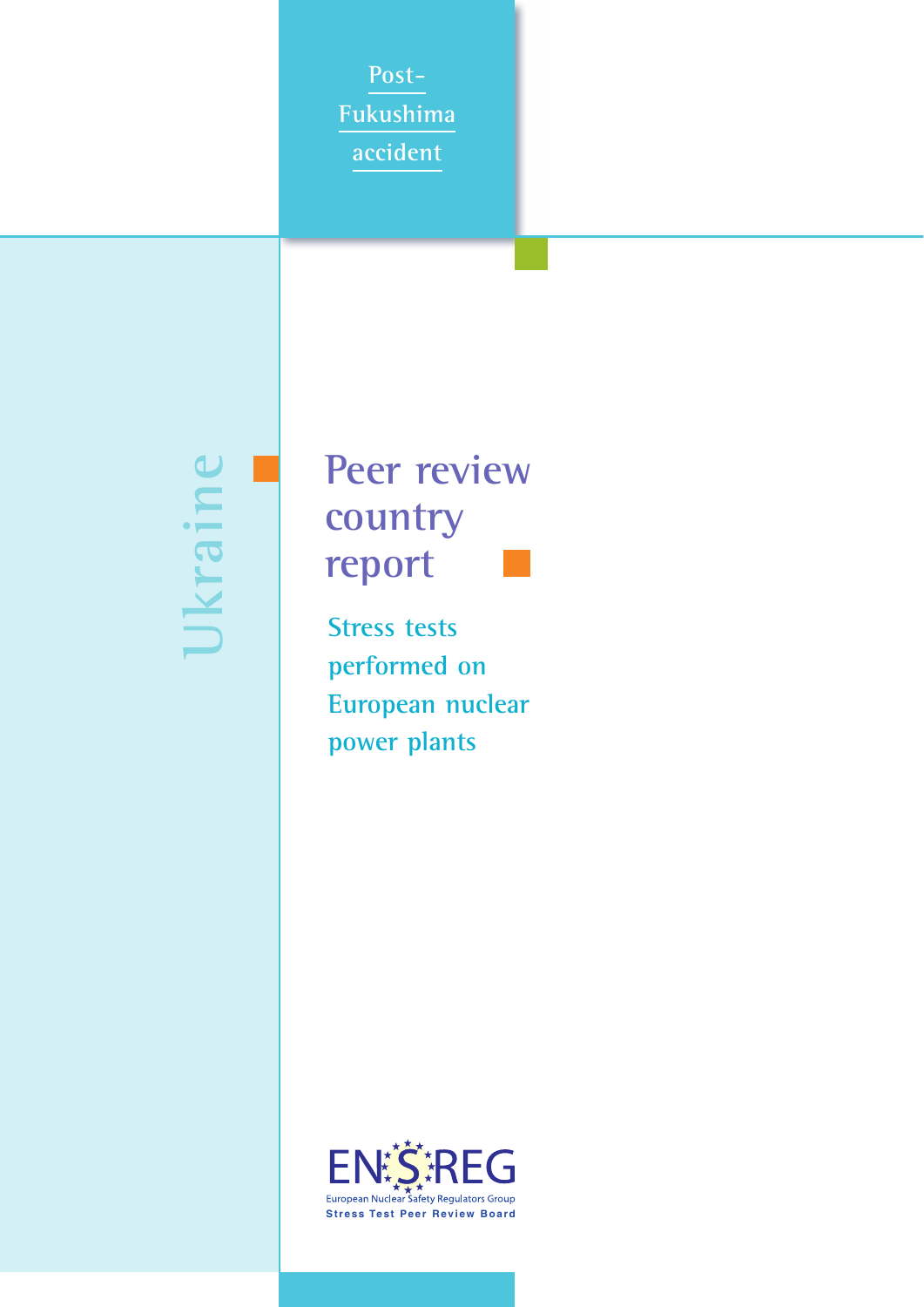| $\mathbf{1}$   | GENERAL QUALITY OF NATIONAL REPORT AND NATIONAL                                                                                                                |  |  |
|----------------|----------------------------------------------------------------------------------------------------------------------------------------------------------------|--|--|
|                |                                                                                                                                                                |  |  |
| 1.1            | Compliance of the national reports with the topics defined in the ENSREG stress tests                                                                          |  |  |
| 1.2            | Adequacy of the information supplied, consistency with the guidance provided by                                                                                |  |  |
| 1.3            | Adequacy of the assessment of compliance of the plants with their current<br>licensing/safety case basis for the events within the scope of the stress tests 4 |  |  |
| 1.4            | Adequacy of the assessments of the robustness of the plants: situations taken into                                                                             |  |  |
| 1.5            | Regulatory treatment applied to the actions and conclusions presented in national                                                                              |  |  |
| $\overline{2}$ | PLANT(S) ASSESSMENT RELATIVE TO EARTHQUAKES, FLOODING AND                                                                                                      |  |  |
|                |                                                                                                                                                                |  |  |
| 2.1            | Description of present situation of plants in country with respect to earthquake                                                                               |  |  |
| 2.2            | Description of present situation of plants in country with respect to flood  10                                                                                |  |  |
| 2.3            | Description of present situation of plants in country with respect to extreme weather  12                                                                      |  |  |
| $\overline{3}$ | PLANT(S) ASSESSMENT RELATIVE TO LOSS OF ELECTRICAL POWER AND                                                                                                   |  |  |
|                |                                                                                                                                                                |  |  |
| 3.1            |                                                                                                                                                                |  |  |
| 3.2            |                                                                                                                                                                |  |  |
| 3.3            |                                                                                                                                                                |  |  |
| $\overline{4}$ | PLANT(S) ASSESSMENT RELATIVE TO SEVERE ACCIDENT MANAGEMENT. 21                                                                                                 |  |  |
| 4.1            |                                                                                                                                                                |  |  |
| 4.2            |                                                                                                                                                                |  |  |
| 4.3            |                                                                                                                                                                |  |  |
|                |                                                                                                                                                                |  |  |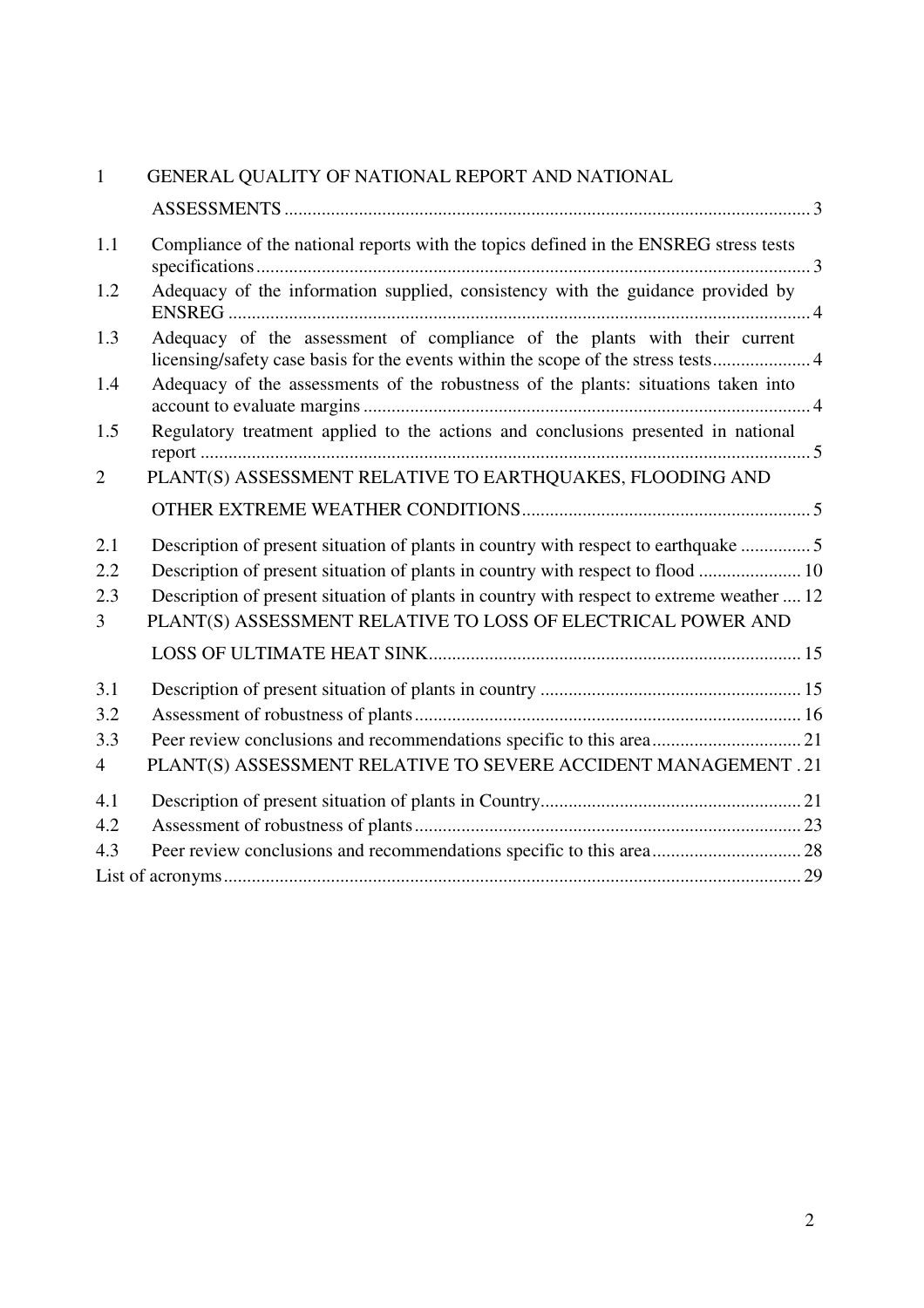# **1 GENERAL QUALITY OF NATIONAL REPORT AND NATIONAL ASSESSMENTS**

The accident at the Fukushima nuclear power plant in Japan on  $11<sup>th</sup>$  March 2011 triggered the need for a coordinated action at EU level to identify potential further improvements of Nuclear Power Plant safety. On 25<sup>th</sup> March 2011, the European Council concluded that the safety of all EU nuclear plants should be reviewed, on the basis of comprehensive and transparent risk and safety assessments - the stress tests. Some EU neighbouring countries, including Ukraine, joined the stress tests exercise as well as the ensuing peer-review process. The stress tests consist in three main steps: a self-assessment by licensees, followed by an independent review by the national regulatory bodies, and by a third phase of international peer reviews. The international peer review phase consists of 3 steps: an initial desktop review, three topical reviews in parallel (covering external initiating events, loss of electrical supply and loss of ultimate heat sink (UHS), and accident management), and seventeen individual country peer reviews.

Country review reports are one of the specific deliverables of the EU stress tests peer review process. They provide information based on the present situation with respect to the topics covered by the stress tests. They contain specific recommendations to the participating national regulator for their consideration or good practices that may have been identified, and to some extent information specific to each country and installation. Draft country review reports were initiated during the topical reviews based on discussions with the country involved in the three topics and on the generic discussions within each of the three topical reviews. Issues identified for each country during the topical reviews, due to only limited time available for each country, have required follow-up discussions in more detail, both between the topical reviews and the country reviews, and during the country reviews. The current Country Report was finalized at the end of the Country Review, after final discussion with the reviewed country and visit to the South Ukraine nuclear power plant (SUNPP). It is a part of the Final ENSREG Report combining the results of the Topical Reviews and Country Reviews.

# **1.1 Compliance of the national reports with the topics defined in the ENSREG stress tests specifications**

The structure of the report is in compliance with the ENSREG specifications and complies to a large extent with the guidance provided in the specifications.

According to the report, there are four sites with operating nuclear power plants (NPPs): Zaporizhzhya, Khmelnitsky, Rivne, and South Ukraine. All operating NPPS are Water-Water Energetic/pressurized water Reactors (WWER), operated by NNEGC (National Nuclear Energy Generating Company) "Energoatom":

- Six WWER-1000/V-320 at the Zaporizhzhya site (ZNPP); this includes a Dry Spent Fuel Storage Facility (SF) that has been included in the stress test review,
- One WWER-1000/V-302, one WWER-1000/V-338, one WWER-1000/V-320 at South Ukraine site,
- Two WWER-440/V-213 (in 2010, both reactors received 20 year life extensions), two WWER-1000/V-320 in Rivne site (RNPP),
- Two WWER-1000/V-320 at the Khmelnitsky site(KhNPP).
- In addition the report includes the Chornobyl site (ChNPP), including:
- Three High Power Channel-type Reactors (RBMK)-1000 (under decommissioning),
- One Wet Interim Spent Nuclear Fuel Storage Facility (ISF-1).

The destroyed RBMK (unit 4) has not been included in the scope of the current stress tests. This site is located within the 30 km exclusion zone defined after the 1986 accident.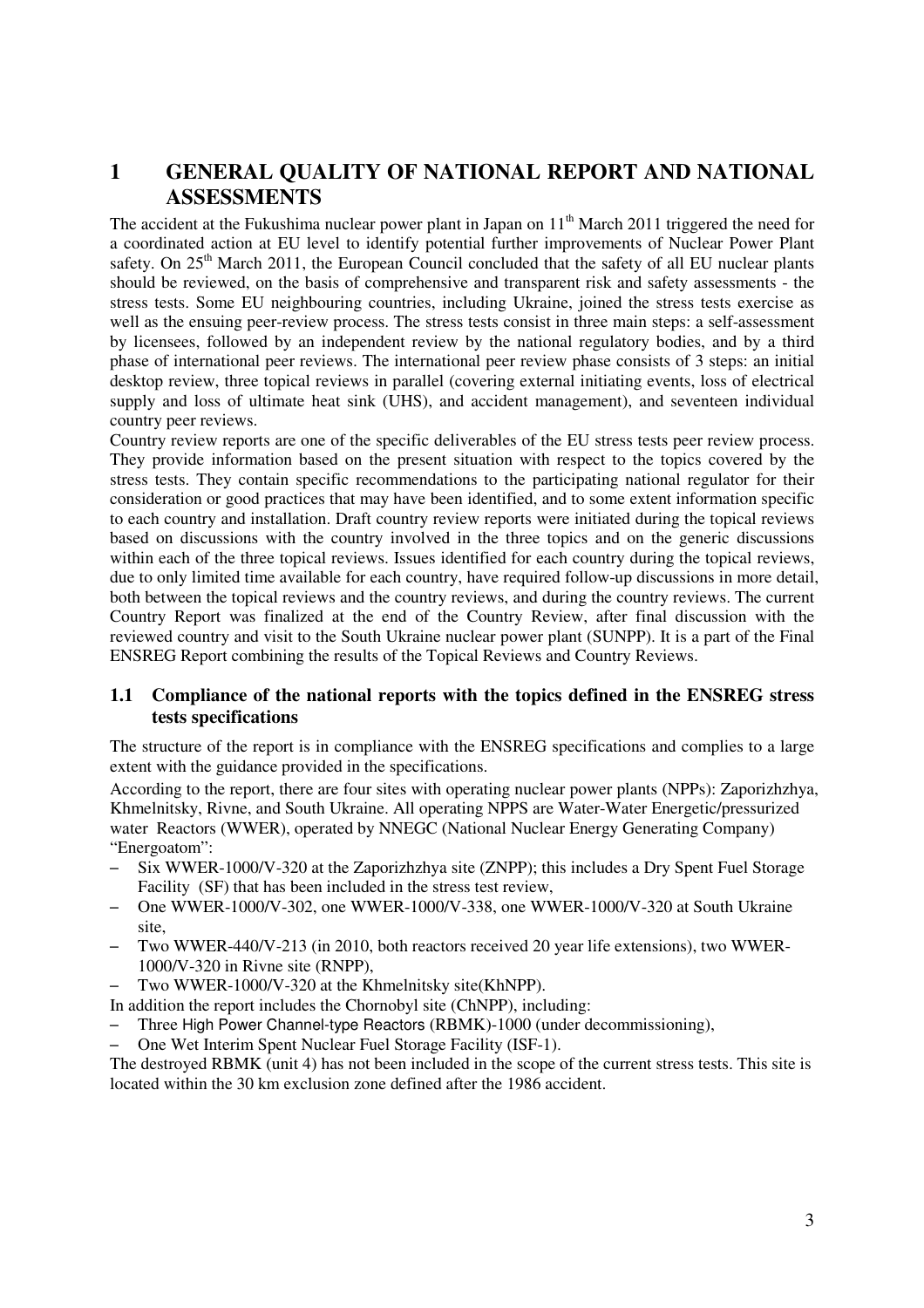# **1.2 Adequacy of the information supplied, consistency with the guidance provided by ENSREG**

The national report provides sufficient information to understand the design basis for external natural events. The adequacy of the information supplied in the report is in general broadly consistent with the guidance provided by ENSREG. However, the national report does not contain sufficient detail to allow judgement on some of its conclusions. The country representatives provided answers and clarifications to the review questions during the Topical review meeting in Luxembourg. In the course of the country visit, the missing information was addressed.

# **1.3 Adequacy of the assessment of compliance of the plants with their current licensing/safety case basis for the events within the scope of the stress tests**

The national report provides satisfactory evidence that the plants are compliant with their original design basis for all external natural events. A deterministic approach has been applied for hazard assessment.

During the topical review meeting, references have been provided for the main existing Ukrainian regulatory requirements. It is stressed that compliance of the plants is mostly discussed in relation to the independent safety assessment of the Ukrainian NPPs carried out in the framework of the common EC-IAEA-Ukraine projects (e.g. Memorandum of Understanding on Cooperation in the Field of Energy between the European Union and Ukraine).

Under the framework of a 'design safety assessment', Ukrainian NPPs are found to be compliant with 172 of 194 requirements of International Atomic Energy Agency (IAEA) NS-R-1 'Safety of Nuclear Power Plants: Design'. Issues that were found to be not fully compliant included: equipment qualification, consideration of severe accidents, NPP seismic resistance, completeness of probabilistic and deterministic safety analysis, and post-accident monitoring. Accordingly, Western European Nuclear Regulators' Association (WENRA) reference levels on severe accident are not yet fulfilled.

These non-full compliances represent a significant weakness in demonstrating the robustness of Ukrainian NPPs in the context of the stress tests. The schedule of activities to achieve full compliance was discussed as a priority issue during the country visit. Implementation of necessary improvements is on-going under the recently adopted Upgrade Package (e.g. Comprehensive (Integrated) Safety Improvement Program for Ukrainian NPPs (C(I)SIP)). Scheduled completion of the main improvements is 2012-2017. It is recommended that the national regulator considers giving priority to achieving or enhancing this schedule. This should include due consideration of the parallel needs arising from envisaged long term operation.

Addressing most of these issues forms part of the licensing basis for lifetime extension: robustness of safety equipment at 0.1g/0.12g, seismic loading, performance of main safety functions in 'harsh' environments, containment venting for WWER-1000, measures to ensure Steam Generator (SG) and Spent Fuel Pool (SFP) make-up under Station Black Out (SBO) and loss of UHS.

# **1.4 Adequacy of the assessments of the robustness of the plants: situations taken into account to evaluate margins**

The beyond design basis capability is described and discussed in the national report, and safety margins are defined. The assessment as such was done by comparison of extreme values of the parameters with the design basis for selected external natural events.

The national report addresses the robustness of the plants and the respective safety margins against earthquakes, flooding, extreme weather conditions, loss of off-site power (LOOP) and loss of the UHC. Safety upgrades to improve the plants' robustness according to the stress test conditions are still in the planning and implementation phase.

As far as the management of severe accidents and emergencies are concerned, existing provisions, including organizational arrangements, hardware measures and procedural arrangements are presented in the report. Severe Accident Management Guidelines (SAMG) have not yet been implemented at Ukrainian NPPs, and the national report mentions principles on which they are planned to be established in future.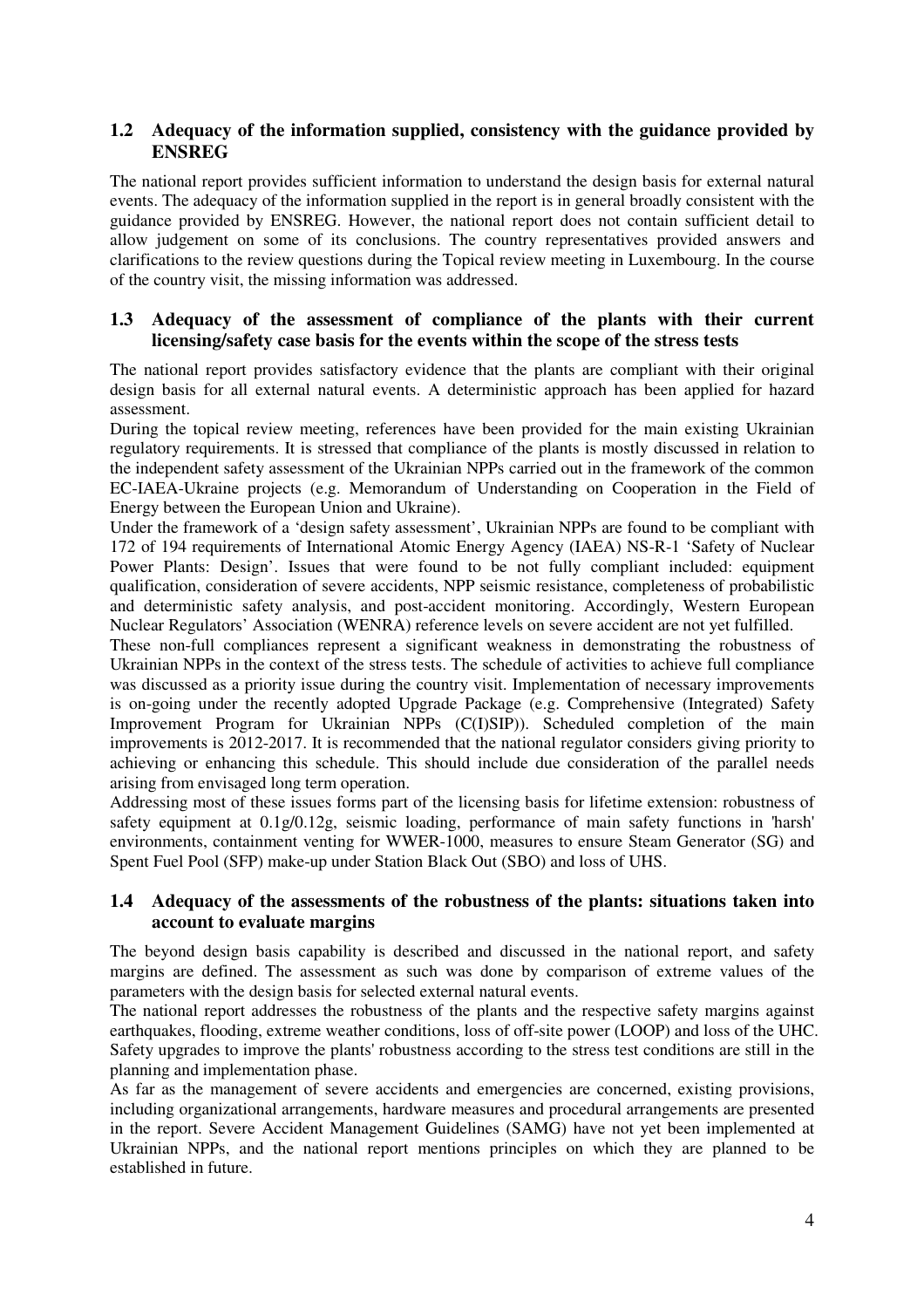# **1.5 Regulatory treatment applied to the actions and conclusions presented in national report**

Based on a first evaluation of the Fukushima accident, the scope and timeframe for implementation of improvement measures at the Ukrainian NPPs have been revised in line with their importance and urgency. In May 2011 the Regulator approved an action plan for a targeted reassessment and further safety improvement of Ukrainian NPPs in the light of Fukushima.

Measures were identified during the Stress Test to increase reliability and availability of power supply to safety systems. To ensure alternate UHS realization of different measures are ongoing under C(I)SIP. According to the national report, the Stress Tests revealed no safety issues that were not identified previously and demonstrated relevance of the safety improvement measures under C(I)SIP.

### − **Operating NPPs**

According to the national report, measures identified in the lessons learned from the Fukushima accident and during the ENSREG Stress Tests process have already been incorporated by the regulator into the 'Comprehensive Safety Improvement Program'. This program received 'national-level program' status and its scope and funding were agreed by the Ukrainian government on 7 December 2011.

As set out in the regulator's Resolution No. 13 of 24-25 November 2011, approval to extend the lifetime of Ukrainian NPPs beyond 30 years requires the operator to fully implement the following measures:

- − ensure robustness of equipment, piping, buildings and structures required for the main safety functions to seismic impacts  $>0.1$  g (0.12g for the SUNPP);
- − ensure performance of the main safety functions by NPP equipment in 'harsh' environments;
- − implement containment venting systems at WWER-1000 plants;
- − implement measures to ensure SG and SFP makeup (cool-down) under long-term SBO and/or loss of the UHS;
- − introduce SAMGs related to both the reactor and the spent fuel pools as well as symptom-based Emergency Operating Procedures (EOP) for shutdown states at NPP units.

Except for the implementation of a containment venting system, the above mentioned regulatory requirements are, in general, a request for an acceleration of the implementation of earlier established improvement programs.

### − **Chornobyl site**

The measures to improve resistance of nuclear facilities to external hazards, ensure safety of nuclear facilities in loss of power and/or UHS, manage accidents and mitigate their consequences are specified in the 'Safety Improvement Plan for ChNPP Nuclear Installations' have been agreed with the regulator. In 2011, a mobile DG was provided at the ChNPP site.

# **2 PLANT(S) ASSESSMENT RELATIVE TO EARTHQUAKES, FLOODING AND OTHER EXTREME WEATHER CONDITIONS**

# **2.1 Description of present situation of plants in country with respect to earthquake**

# **2.1.1 Design Basis Earthquake (DBE)**

*2.1.1.1 Regulatory basis for safety assessment and regulatory oversight (national requirements, international standards, licensing basis already used by another country,…)* 

In the national report no specific information is provided for the regulatory system, the regulatory basis for safety assessment, and the requirements of the applicable regulations and/or licensing conditions.

According to the national report, the IAEA WWER safety "Issues Book", which was developed in 1990 to establish and rank WWER NPP design and operational safety issues, was widely used. For ChNPP, which is under decommissioning, the document "Basic Regulatory Requirements and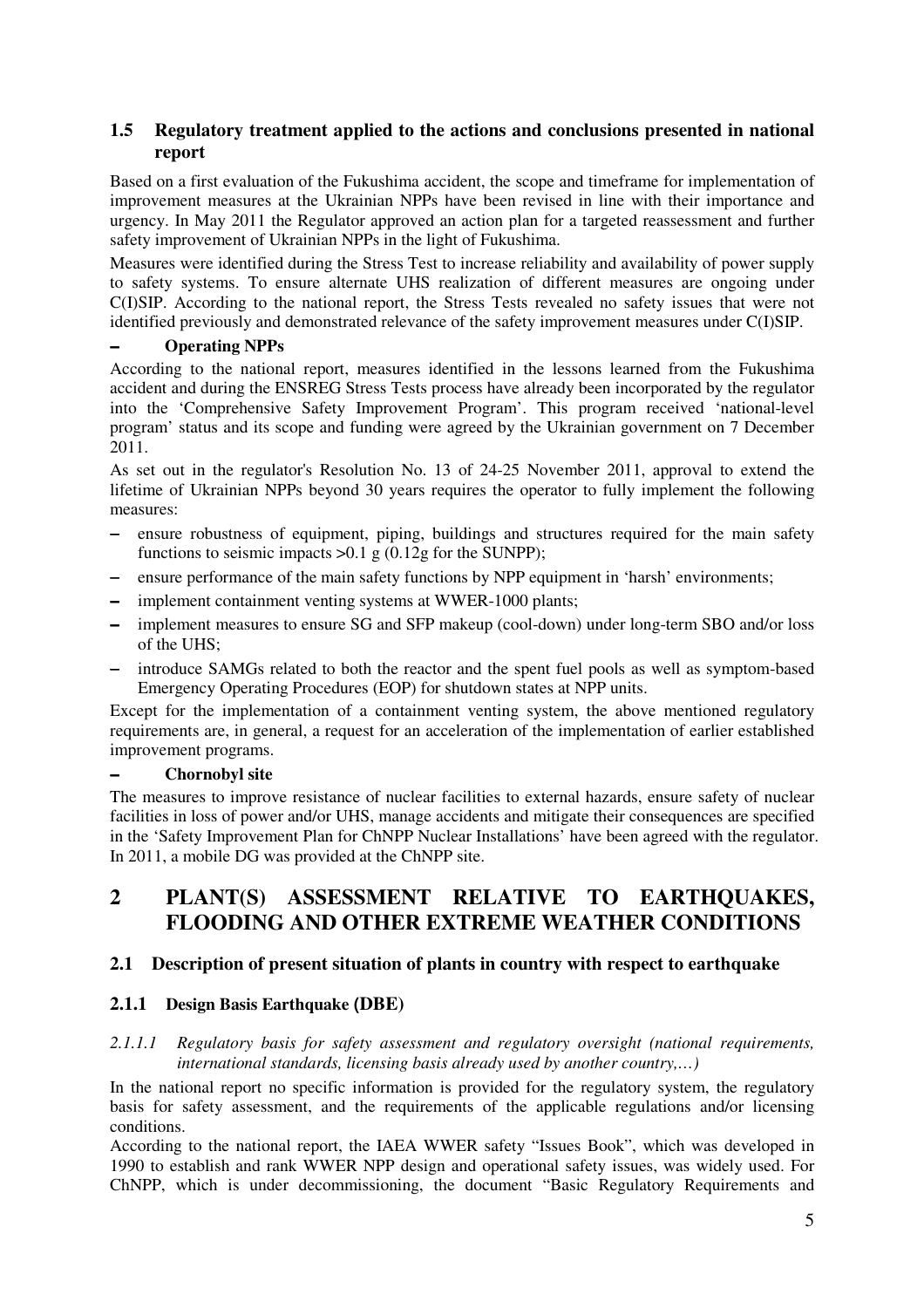Estimated Characteristics of Earthquakes for Chornobyl NPP Site" was developed and approved in 2005. It was also clarified that the IAEA safety standards were widely used for the latest re-assessment of the seismic hazard of the NPP sites.

During the country visit sufficient information was provided about the regulatory basis for safety assessment and regulatory oversight (regulations in-force in Ukraine, which establishes requirements for safety assessment of NPP units with respect to earthquake and extreme weather conditions in design stage). Regulatory requirements contain detailed provisions on how to conduct safety analysis. The safety analysis should be performed with use both the deterministic and probabilistic approaches.

# *2.1.1.2 Derivation of DBE*

The original seismic design basis of operating Ukrainian NPPs is, as follows:

Design earthquake (DE, analogous to DBE): Intensity 5 on the MSK-64 seismic scale with exceedance probability of  $1x10^2$  and peak ground acceleration (PGA) =  $0.025g$ ;

Maximum calculated earthquake (MCE): Intensity 6 on the MSK-64 with exceedance probability of 1x 10**-4** and PGA=0.05g.

Original Seismic Hazard Assessment (SHA) for each NPP site was performed at the design stage, i.e. at the end of the 1970s and beginning of 80s.

It was stated that during the period from 1999 to 2010 a re-assessment of the seismic hazard of the Ukrainian NPPs was performed taking into account recommendations of the IAEA safety standards in force at that time. The latest IAEA safety standards (e.g. SSG-9, NS-G-3.3) were used for reassessment of the seismic hazard of SUNPP site performed in 2009-2010.

Additional seismic investigations completed on sites (ongoing for the ZNPP site) confirmed the initial design basis seismicity of the Rivne and Khmelnitsky NPPs (2000-2002) and determined the new PGA (0.093 g) of the SUNPP (2009-2010). This new PGA value is based on extrapolation from measured plant responses to minor past earthquakes, and corresponds to the maximum expected value. During SHA works on detailed seismic zoning and seismic micro zoning were performed. The SHA included data describing seismic sources. Capable faulting was also considered during the SHA.

In the framework of technical assessment and long-term operation measures for SUNPP unit 1 (V-302), seismic resistance is confirmed by a set of calculations for:

- − the primary coolant piping and pressurizer surge line for seismic impact with PGA = 0,1g using FRS from regulation PNAE G-7-002-86;
- − reactor and its components, the steam and feedwater lines for seismic impact with PGA = 0,15g using FRS from regulation PNAE G-7-002-86;
- reactor containment and other seismic category I structures for seismic impact with PGA =  $0.1g$ ;
- seismic qualification for all safety-related equipment for the level of PGA=0,12g using FRS, which are based on results of instrumental seismological and geological investigations of SUNPP site and internationally accepted methodological approach (e.g IAEA SSG-9, NRC Standards), should be finished in 2012. All non-qualified equipment should be upgraded or replaced by qualified one.
- Basic compensatory measures are planned to be performed during scheduled outage in 2012.

In seismic Probabilistic Safety Analysis (PSA), it is planned to determine the PGA at which buildings, structures, equipment and piping retain their function. The range of ground acceleration that will be considered in seismic PSA is 0.1-0.3 g.

For ChNPP the initial design basis for the plant was, as follows:

- − DE: Intensity 5 (MSK-64 scale);
- − MCE: Intensity of 6 (MSK-64 scale).

The revised estimated earthquake characteristics of ChNPP are based on instrumental surveys and analytical studies performed during 2004-2005. The revised design basis characteristics for the SFPs of the units and for the ISF-1 are, as follows:

- − DE: Intensity 5 (MSK-64) and PGA=0.05g;
- − MCE: Intensity 6 (MSK-64) and PGA=0.1g.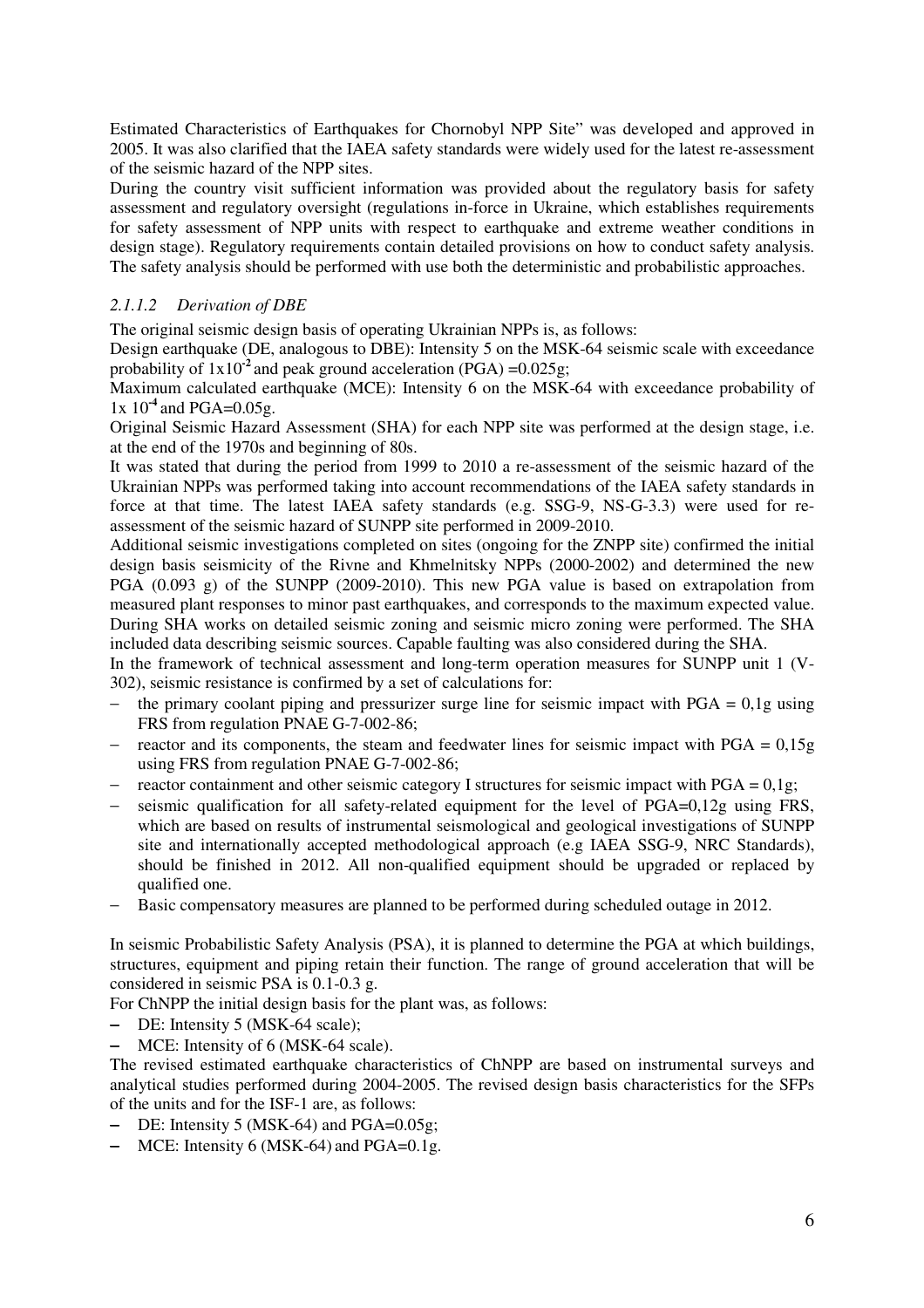# *2.1.1.3 Main requirements applied to this specific area*

During the Topical Review it was clarified that according to the regulatory requirements the recurrence frequency of the originally postulated DE (SL-1, OBE) is 1 in 100 years and the recurrence frequency of the MCE (SL-2, SSE) is 1 in 10,000 years.

In the national report it is mentioned that according to national regulations, civil NPP structures and buildings are classified into 3 categories (I, II, III) depending on their safety significance. Category I buildings are required to withstand a series of extreme hazards such as MCE. The national report claims that seismic resistance of Structure, System and Component (SSC) was assessed in accordance with their seismic categorization. SSCs of seismic Category I are designed to withstand MCE and must perform their functions to ensure plant safety during and after MCE. SSCs assigned to seismic category II are designed to withstand DE impact.

### *2.1.1.4 Technical background for requirement, safety assessment and regulatory oversight*

Re-evaluation of the seismic hazard of Ukrainian NPPs was performed using a deterministic approach. The estimated seismic characteristics of the plant sites are based on instrumental surveys and analytical studies. Seismic loads on equipment and its components were calculated for MCE using accelerograms determined in calculations for equipment mounting elevations. Seismic PSAs for operating Ukrainian power units are currently in development stage under the Comprehensive (Integrated) Safety Improvement Program.

### *2.1.1.5 Periodic safety reviews (PSR)*

During the Topical Review phase it was clarified that the safety analysis during the NPP operation is performed in the frame of the Safety Analysis Report (SAR) and PSR. PSR should include analysis of internal and external events, such as (for external events): floods, extreme wind, extreme snow, tornado, extreme temperature, earthquake, toxic gas, explosions, and aircraft impacts. Further, the national report mentions some other international safety assessment activities related to the topic, in particular the safety assessment of WWER designs initiated by the IAEA in 1990. This initiative resulted in the development of the IAEA WWER safety "Issues Book" which provided an initial basis for formulating the safety improvement program for the Ukrainian NPPs. Another independent safety assessment of the Ukrainian NPPs was carried out in the framework of the common EC-IAEA-Ukraine project (Memorandum of Understanding on Cooperation in the Field of Energy between the European Union and Ukraine).

During the country visit, it was clarified that the licensee shall perform PSRs at least each 10 years or upon regulatory request. The scope of the PSR is based on IAEA standard NS-G-2.10 (14 safety factors). It is noted that this includes revalidation of the design basis for external events.

# *2.1.1.6 Conclusions on adequacy of design basis*

The initial seismic design basis applied to the Ukrainian NPPs (PGA=0.05g) is lower than the current recommendation of the IAEA (minimum PGA=0.10g). Taking into account IAEA recommendations and conservative approach, design level of PGA was increased to 0.1g for KhNPP, RNPP and ZNPP and to 0.12g for SUNPP (30% conservative margin to PGA=0.093g was assumed). Thus, the currently accepted assessment level is  $MCE = RLE = SL-2 = 0.1g/0.12g$ .

### *2.1.1.7 Compliance of plant(s) with current requirements for design basis*

The national report identifies that the plants are compliant with current design basis requirements. It was demonstrated that the structures of category I of all NPP units (containment, reactor building, emergency diesel generators (EDG), essential service water spray ponds) and category II (including turbine hall) are resistant to design basis seismic loading. The stress test results also confirmed that the safety-related equipment and piping are capable of performing its main safety functions under design basis seismic loading.

Seismic evaluation of the equipment is ongoing. In the course of the country visit, the regulator confirmed that seismic evaluation is practically completed for KhNPP-2 and RNPP-4. The 0.1g target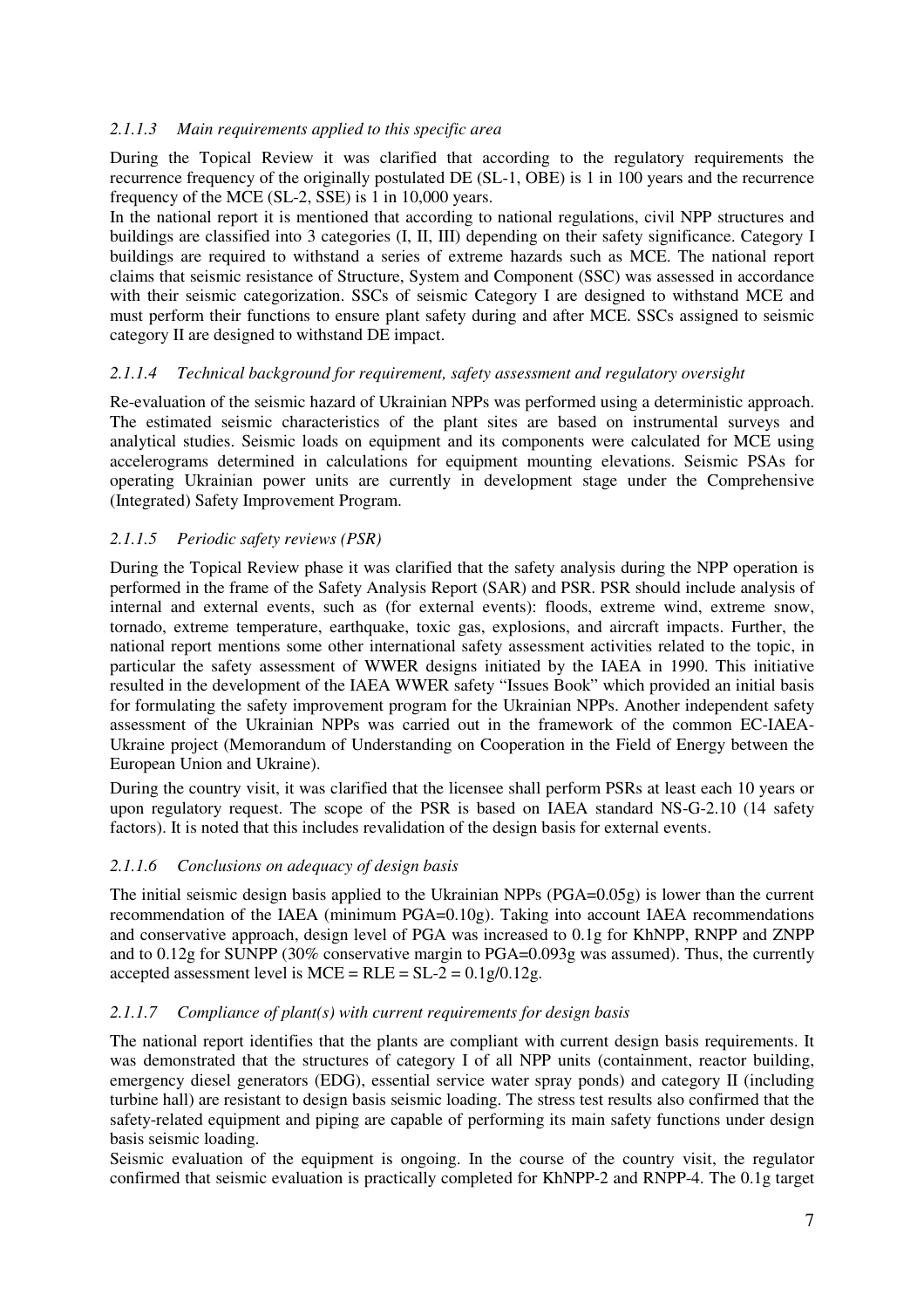was conservatively accepted in the qualification process according to IAEA recommendations (0.12g for the SUNPP with an additional 30% engineering margin). According to the regulator, no mechanical equipment or piping was detected which would not have adequate safety margins, but electrical and Instrumentation and Control (I&C) equipment is still under review. One of the conditions for the lifetime extension of NPP units (design lifetime is 30 years) is to ensure resistance of equipment to earthquakes with at least PGA=0.1g (for SUNPP – 0.12g) of safety-relevant SSCs. The national report indicates that structures and components of the spent fuel pools at Ukrainian NPPs are robust against design basis seismic impacts. The structures and components of the Dry Spent Fuel Storage Facility (DSF) of the ZNPP are designed to withstand seismic impact with 0.2g ground acceleration.

Compliance of safety-related SSCs with current requirements for design basis was checked via technical inspections, testing, examinations, maintenance, and regular monitoring. For ChNPP studies conducted for units 1 and 2 and ISF-1 in 2005-2008 confirmed the structural stability of the power units and cooling pools under earthquakes up to MCE.

It is recommended, that the regulator should consider how to ensure that the seismic re-evaluations include the full scope of equipment for the relevant safety functions, including equipment for SBO.

# **2.1.2 Assessment of robustness of plants beyond the design basis**

### *2.1.2.1 Approach used for safety margins assessment*

To assess the impact of earthquakes on the main safety functions, the ranges of earthquakes leading to severe fuel damage and to loss of containment integrity have been defined. Seismic loads with PGAs of 0.05g, 0.1g, 0.15g, and 0.2g were analyzed in the framework of the stress tests. Based on IAEA recommendations a target minimum value of horizontal PGA=0.1g (0.12g for SUNPP) was chosen as a Review Level Earthquake (RLE) with the purpose to assess the seismic robustness of the safety important SSCs. Although it is not explicitly mentioned in the report, it seems that the recently chosen RLE can be treated as a new MCE (SL-2, SSE), as confirmed during the country visit. So far, seismic safety margins are only determined based on a deterministic approach (assuming normal design criteria), e.g. SUNPP: for pipings and buildings holding safety relevant equipment, the range of 0.12g to 0.3g is being analysed in order to determine the maximum critical acceleration until buildings maintain their integrity. This approach in SUNPP is planned to be extended to all NPPs in the course of the seismic PSA development program.

For the ChNPP, it was postulated during the stress tests that an earthquake of intensity more than 6 (MSK-64), i.e. exceeding MCE, can cause a beyond design basis accident involving nuclear fuel damage. The situation was postulated as deterministic regardless of its probability.

# *2.1.2.2 Main results on safety margins and cliff edge effects*

The following main results have been obtained with respect to the safety margins assessment:

- − Category I structures have safety margins (capability at least 0.1g);
- − Containments safety margins: capabilities of 0.185g for WWER-440 (technical assessment in the framework of Rivne-1, 2 long-term operation activities), 0.17g for WWER-1000/V-320 (assessment in the framework of stress tests), 0.15g for WWER-1000/V-302, -338 (technical assessment in the framework of South Ukraine-1 long term operation activities). Differential design pressure of containments was considered.
- − Containment structure failure has been determined as a cliff edge effect.
- − Soil liquefaction was not considered during the stress test evaluations due to the assumption of non-existence of factors for liquefaction phenomenon occurrence during predicted maximum earthquakes at the operating NPPs.

High Confidence Low Probability of Failure (HCLPF) values for the assessed structures and systems have to be evaluated in frame of seismic evaluation of SSC and seismic PSA or SAM analysis for each NPP's unit.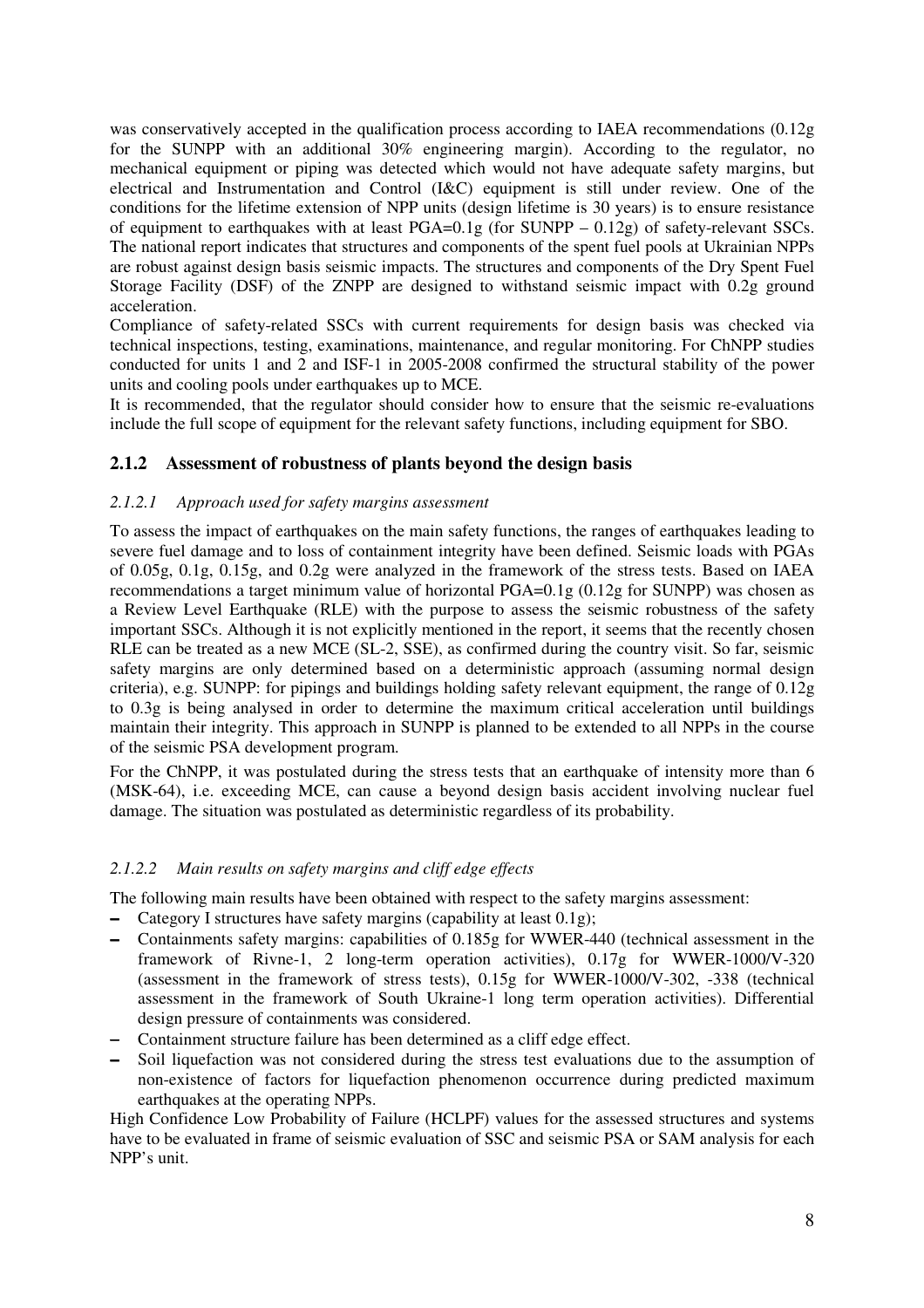The national report claims that based on the stress tests assumptions, *"quite a large amount"* of safetyrelated equipment and piping and safety systems have adequate safety margins up to 0.1-0.2g. The structures and components of the spent fuel pools are said to have safety margins (0.1g). The DSF is designed to withstand 0.2g seismic impact. The report does not provide any justification on the sufficiency of the safety margins. However, according to information received during the country visit the results of safety margin assessments were accepted as satisfactory taking into account enough conservative levels of RLE which were chosen for seismic re-assessment of Ukrainian NPP units by comparison with results of sites seismic investigations.

Fuel assemblies have significant safety margins with respect to seismic loads. Russian-made TVEL fuel retains its functions up to 1.6g in horizontal direction; 2.6g in vertical upward direction and 1.13g in vertical downward direction. The Westinghouse fuel retains its functions under an axial impact up to 4g and a transverse impact up to 6g.

Secondary effects of earthquakes (e.g. internal flooding due to non-seismically qualified pipe breaks) have been included in the scope of the plant-specific Level 1-PSAs.

# *2.1.2.3 Strong safety features and areas for safety improvement identified in the process*

According to the national report, and without giving quantitative evidence, the safety improvement measures implemented at Ukrainian NPPs in the last 10-15 years have greatly reduced the probability of core damage and radioactive releases. It is stated that the analysis performed has not revealed any new critical external natural hazards or combination of hazards additional to those already considered in NPP design and analysed in detail in NPP SARs.

Another main statement in the national report is that equipment and piping required to perform main safety functions are robust against design basis seismic impacts; the main reactor equipment and piping and safety systems are said to have safety margins. Fuel assemblies are said to have even significant safety margins with respect to seismic loads.

As one of the few countries in Europe, automatic reactor shutdown systems in case of earthquake are implemented at all Ukrainian NPPs.

### *2.1.2.4 Possible measures to increase robustness*

The following measures are envisaged in the "Comprehensive (Integrated) Safety Improvement Program for Ukrainian NPPs":

- Additional seismic investigations of NPP sites and assurance of robustness of equipment, piping, buildings and structures important to safety to seismic impact >0.1g (0.12g for SUNPP);
- Complete equipment seismic qualification for 0.1g (0.12g for SUNPP);
- Complete additional instrumental seismic investigations at the ZNPP site;
- Implement permanent seismic monitoring systems at all Ukrainian NPPs (for 2012 at SUNPP, 2014 at KhNPP and RNPP, and 2015 at ZNPP);
- Develop a seismic PSA for all Ukrainian NPPs.

The first measure mentioned above has been defined by the regulator as a mandatory condition for the NPPs lifetime extension.

For Chornobyl a number of measures to improve ISF-1 seismic resistance were implemented in 2008- 2011. Following the results of the stress tests, some additional studies are envisaged to assess safety margins for structures and failure probabilities for cooling pool lining in case of earthquakes greater than MCE.

### *2.1.2.5 Measures already decided or implemented by operators and/or required for follow-up by regulators*

As identified in 2.1.2.4.

# **2.1.3 Peer review conclusions and recommendations specific to this area**

The recently accepted design basis (MCE=RLE=0.1g/0.12g) is in compliance with the IAEA recommendation for the minimum horizontal PGA=0.1g.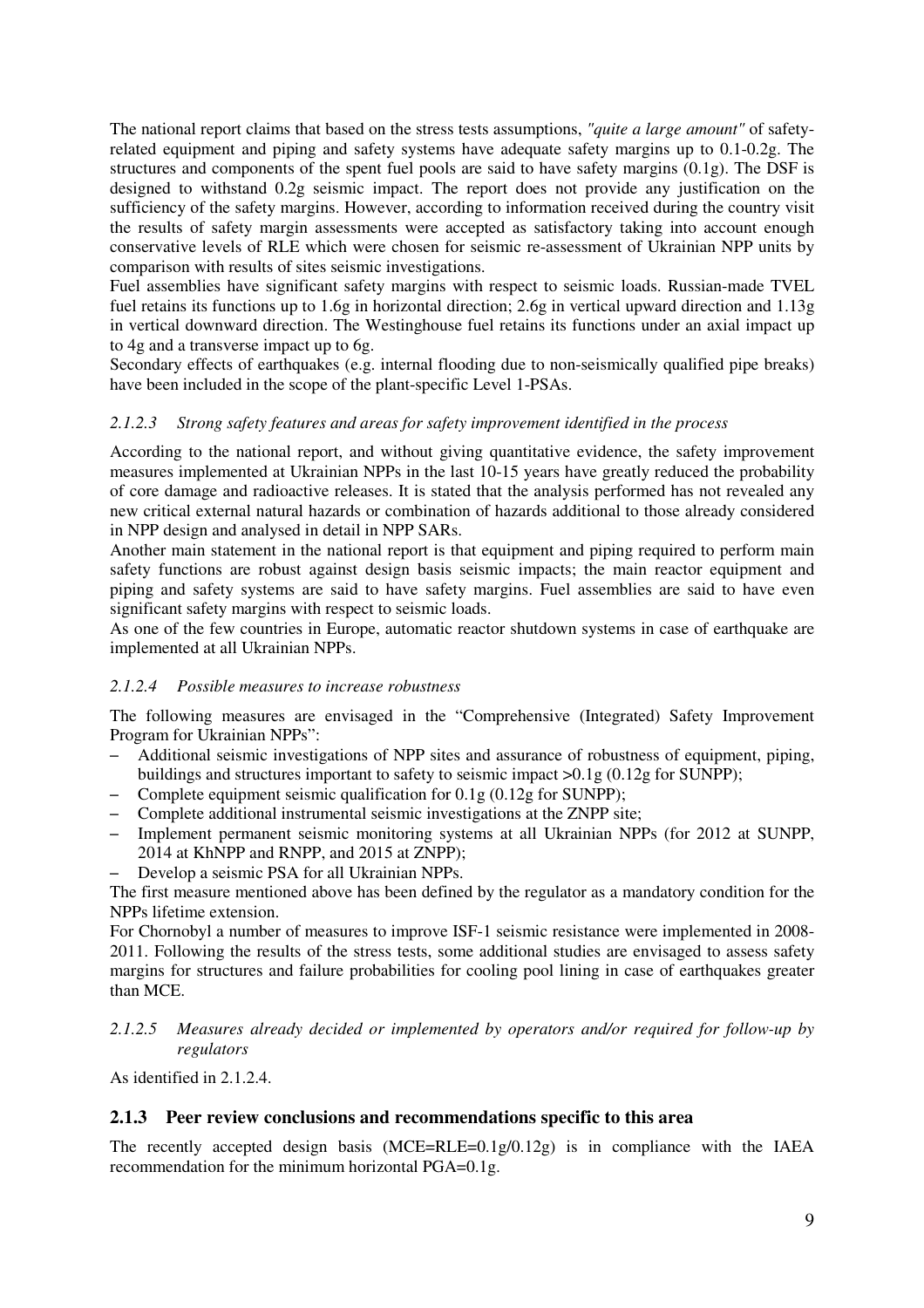The beyond design basis capability is described in the national report and safety margins are defined. Evaluation of safety margins was done by using a deterministic approach. Significant margins with respect to seismic loads were defined for the fuel assemblies and for the containment structures. Due to the fact that the seismic evaluations for some parts of the equipment, piping, buildings and structures important to safety are not yet completed, the national report does not provide a satisfactory justification on the sufficiency of overall safety margins.

Despite the fact that the national report claims that robustness of main equipment and piping required to perform the safety functions has been proven against the design basis seismic impacts, some additional seismic safety upgrading measures are envisaged, e.g.: additional investigations for beyond design basis seismic impacts; completion of equipment seismic qualification; replacement of nonqualified equipment; completion of the on-going studies concerning structures and piping resistances; future implementation of permanent seismic monitoring system at all NPPs (such a system is currently in commissioning stage at ChNPP); development of Seismic PSAs for all plants.

It is recommended, that the Ukrainian regulator should consider how to monitor in a systematic way the implementation of the upgrading measures in order to assure timely completion as part of the C(I)SIP. According to the information received during the country visit the upgrading measures are already included in the regulatory inspection program.

# **2.2 Description of present situation of plants in country with respect to flood**

# **2.2.1 Design Basis Flood (DBF)**

# *2.2.1.1 Regulatory basis for safety assessment and regulatory oversight*

The additional information presented during the Topical review phase explains that the requirements for NPP safety assessments with respect to earthquake and extreme weather conditions (including floods) are established in several national regulations already in force.

# *2.2.1.2 Derivation of DBF*

The flooding against which the plants are designed is described in the national report. The normal headwater level (NHL) of the cooling reservoirs or the maximum design-basis level of the rivers, as well as the site elevation levels have been determined for all the plants.

# *2.2.1.3 Main requirements applied to this specific area*

The requirement for the frequency/return period for the DBF is not specified in the national report. Only for the ZNPP it is mentioned that dams of all five upstream reservoirs are designed for snowmelt-induced flood of 0.01% occurrence. Later during the Topical review process it was clarified that according to the regulatory requirements the recurrence frequency of the originally postulated extreme weather conditions (including flood) is once in 10,000 years for all NPPs.

# *2.2.1.4 Technical background for requirement, safety assessment and regulatory oversight*

A deterministic approach has been applied during the safety assessment of the flooding hazard. The risk for site flooding has been considered which can result from increasing of the water level in the respective cooling reservoirs caused by damage or failure of hydraulic structures (dams) or the high flood level of the respective river due to snowmelt or rain.

For the ZNPP, calculations have been made for the cooling pond filling and emptying when the breaking wave travels trough the upstream Dnipro Cascade reservoirs. Input of the wind in the wave height has also been considered.

For the ZNPP, the possibility of UHS loss as a result of hydraulic structure damage after an earthquake has been analysed. The conclusion was drawn that a failure of the Kakhovka Hydroelectric Plant dam after an earthquake may lead to loss of make-up of the essential service water spray ponds. During the country visit it was clarified that ZNPP developed the set of measures for enabling alternative water supply to the spray pond. It was confirmed that the capacity of the spray ponds is enough to ensure safe NPP operation during 24 h at nominal power. Additional programs to supply cooling water from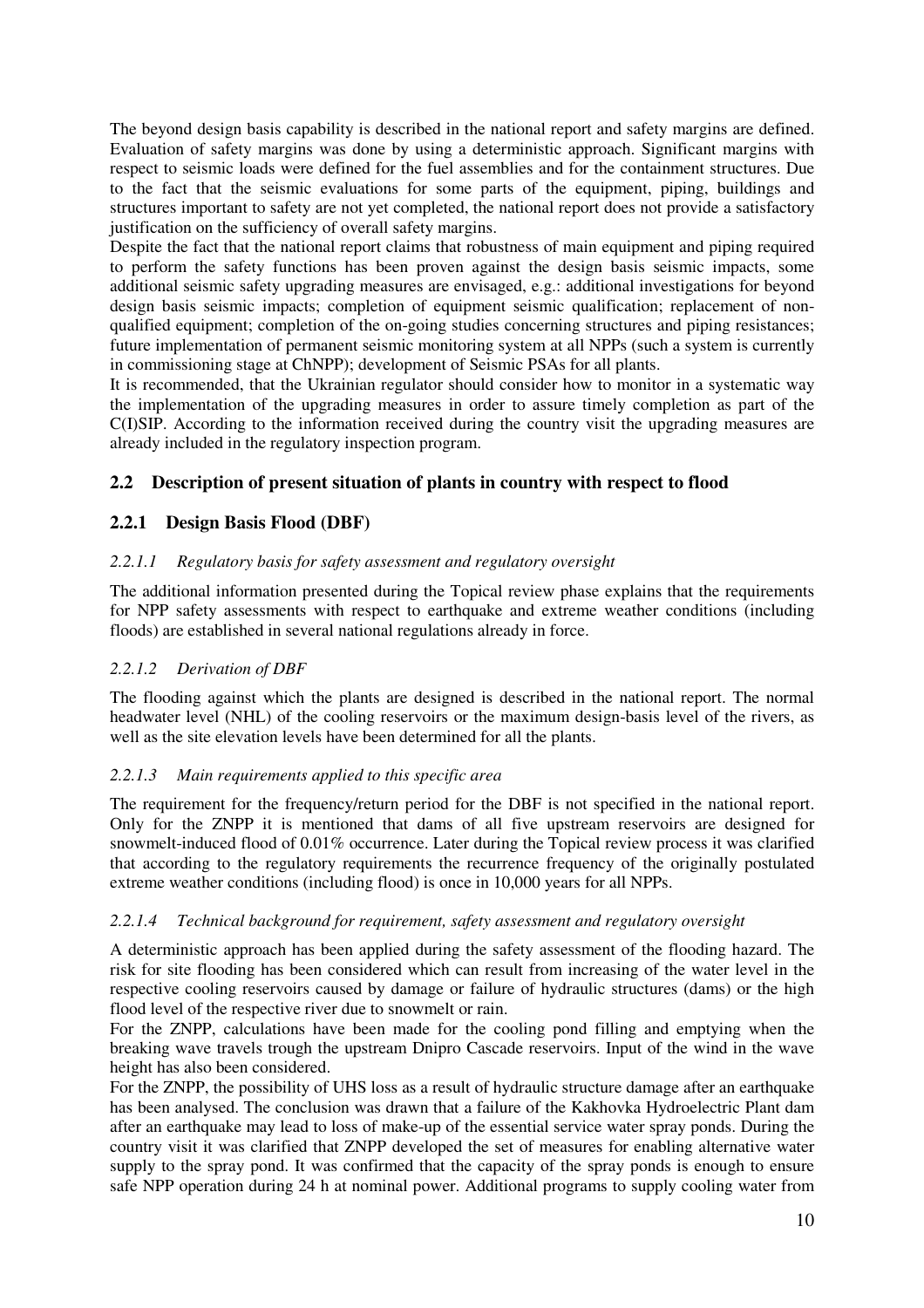fire hydrants have been developed, such as program for supply of cooling water to DGs from fire hydrants; program for supply of cooling water to pumps of safety systems from fire hydrants In addition an assessment of impacts of flood with regard to the DSF has been evaluated.

# *2.2.1.5 Periodic safety reviews*

Based on the additional information obtained during the Topical review phase, it is clear that similar conclusions could be made to those, presented in 2.1.1.5 above. As it has also been clarified during the country visit, the PSRs include flooding analysis.

# *2.2.1.6 Conclusions on adequacy of design basis*

The national report claims that no protection against external sources of the site flooding is needed. However, during the Topical review meeting in Luxembourg it was stated that Ukrainian NPP's sites are situated in the areas which exclude the risk of external flooding. In this respect it should be noted that the flooding hazard caused by extreme precipitation is evaluated in the Section 4 "Extreme weather conditions" of the report, which is discussed below.

# *2.2.1.7 Compliance of plant(s) with current requirements for design basis*

No satisfactory information is presented in the national report with respect to plants compliance. Compliance of the plants with their respective current DBF has been assured by regular monitoring of the water level of the cooling reservoirs or rivers and by inspections and maintenance of the hydraulic SSCs, including sewage systems.

# **2.2.2 Assessment of robustness of plants beyond the design basis**

# *2.2.2.1 Approach used for safety margins assessment*

A deterministic approach has been applied for assessment of the flooding hazard. Using statistical hydraulic analysis, the NHL and the maximum possible level of the cooling reservoirs or rivers have been determined.

# *2.2.2.2 Main results on safety margins and cliff edge effects*

The following safety margins have been defined in the national report:

- ZNPP: The maximum possible level of the cooling reservoir (Kakhovka) in case of the worst scenario of failure of the Dnipro river dams will be 19.4 m, which is lower than the levelling elevation of the plant site (22.0 m)
- KhNPP: The levelling elevation of the plant site and the cooling water reservoir dam top constitute 206.0 m, while the maximum level of a flooding wave in case of dam failure is 203.0 m;
- RNPP: The levelling elevation of the plant site is 188.5 m and the maximum water level in the Styr river is 164.4 m;
- SUNPP: The levelling elevation of the plant site is 104.0 m. Rise of the water level in the Yuzhny Bug river does not pose a hazard since it is 70 m lower than the site location. The water level in the Tashlyk reservoir may reach 101.5 m (level of a dam spill-over to Yuzhny Bug river).
- ChNPP: The levels of the plant site  $(113.7 114.0 \text{ m})$  are significantly higher than the extreme high water level (111.3 m)

No cliff edge effects have been identified during the stress test evaluations.

# *2.2.2.3 Strong safety features and areas for safety improvement identified in the process*

The national report claims that there are no direct risks of flooding, including those resulting from failure of hydraulic structures caused by an earthquake. This conclusion is based on the results of safety margins evaluation and the favourable levelling elevations of the plant sites. It is claimed that all compartments in all NPPs with safety systems which could be affected by flooding are equipped with automatic drainage pumps. From the country visit it is noted, that at SUNPP, in some cases this function is delivered by mobile equipment.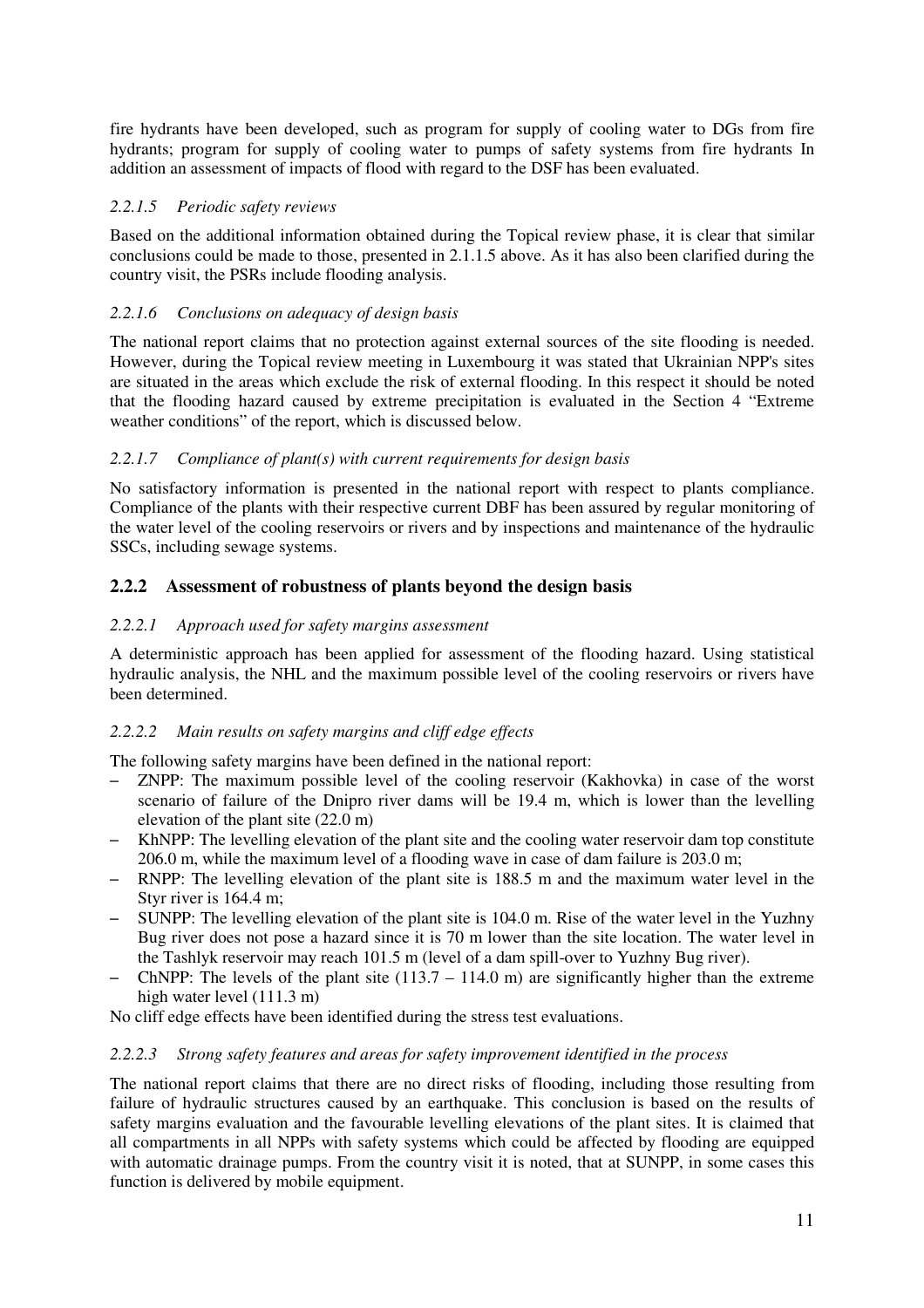### *2.2.2.4 Possible measures to increase robustness*

The national report claims that there is no need for developing and implementing additional measures to improve the plants robustness against potential external flooding. Only for the ZNPP were decided some additional detailed analyses of possible loss of UHS due to dam break after an earthquake and some additional measures against possible flooding of the reactor building have been implemented. As a consequence of stress tests the ChNPP has planned to evaluate the resistance of outdoor service lines to extreme impacts and, if necessary, implement appropriate measures.

### *2.2.2.5 Measures already decided or implemented by operators and/or required for follow-up by regulators*

As identified in 2.2.2.4.

# **2.2.3 Peer review conclusions and recommendations specific to this area**

The flooding against which the plants are designed is defined for each plant. The approach used for the assessment of the DBF appears to be reasonable in compliance with the international standards. The design basis for flooding seems to be adequate for the specific conditions of the plant sites locations.

The conclusion based on the results of safety margins evaluation is that there are no direct risks of flooding, including those resulting from failure of hydraulic structures caused by an earthquake. Therefore some additional measures to improve the plants robustness against potential external flooding were decided and implemented only for the ZNPP, which is most likely to be affected by some negative effects of the combination of upstream dam break due to an earthquake and subsequent flood. Concerning ChNPP, it has planned to evaluate the resistance of outdoor service lines to extreme impacts due to flooding and, if necessary, implement appropriate measures.

During the country visit it was claimed that detailed analyses were conducted on the possible failure of the drainage and sewage systems due to heavy rains. According to the information received, the performed analysis of site structures and sewage systems did not reveal any components whose flooding can cause a site emergency in case of heavy rains.

# **2.3 Description of present situation of plants in country with respect to extreme weather**

# **2.3.1 DB Extreme Weather**

### *2.3.1.1 Regulatory basis for safety assessment and regulatory oversight*

The regulatory basis for safety assessment of the operating NPPs is not provided in the national report. As clarified during the country visit, not only for the ChNPP (under decommissioning), but for all Ukrainian NPP sites international and national standards are used as basis (Eurocode, State Construction Standards DBN B. 1.2-2:2006, PiN AE-5,6, etc.). Most likely the same standards were used for the operating plants as well. According to the additional information provided during the Topical review the requirements for NPP safety assessments with respect to earthquake and extreme weather conditions are established in several national regulations already in force.

### *2.3.1.2 Derivation of extreme weather loads*

The following extreme weather loads have been presented:

- Extreme air temperature: for all plants absolute maximum/minimum temperatures have been defined, ranging from -38 to +41<sup>o</sup>C for the operating plants and from -43 to +45<sup>o</sup>C for Chornobyl.
- Extreme precipitations (rainfalls): the design flow rate of rainwater is determined on the basis of 20-min rainfall intensity. The design value varies from 85 L/sec<sup>x</sup>ha to 100 L/sec<sup>x</sup>ha. For Chornobyl the maximum value is 72 mm for 20 min and 190 mm per day.
- Extreme snow: the characteristics have been presented only for Chornobyl: 2.1 kPa load;
- Extreme wind: the characteristics have been presented in the national report only for Chornobyl: The load for the height from the ground surface varying from 5 to 110 m is 0.656 to 1.92 kPa. In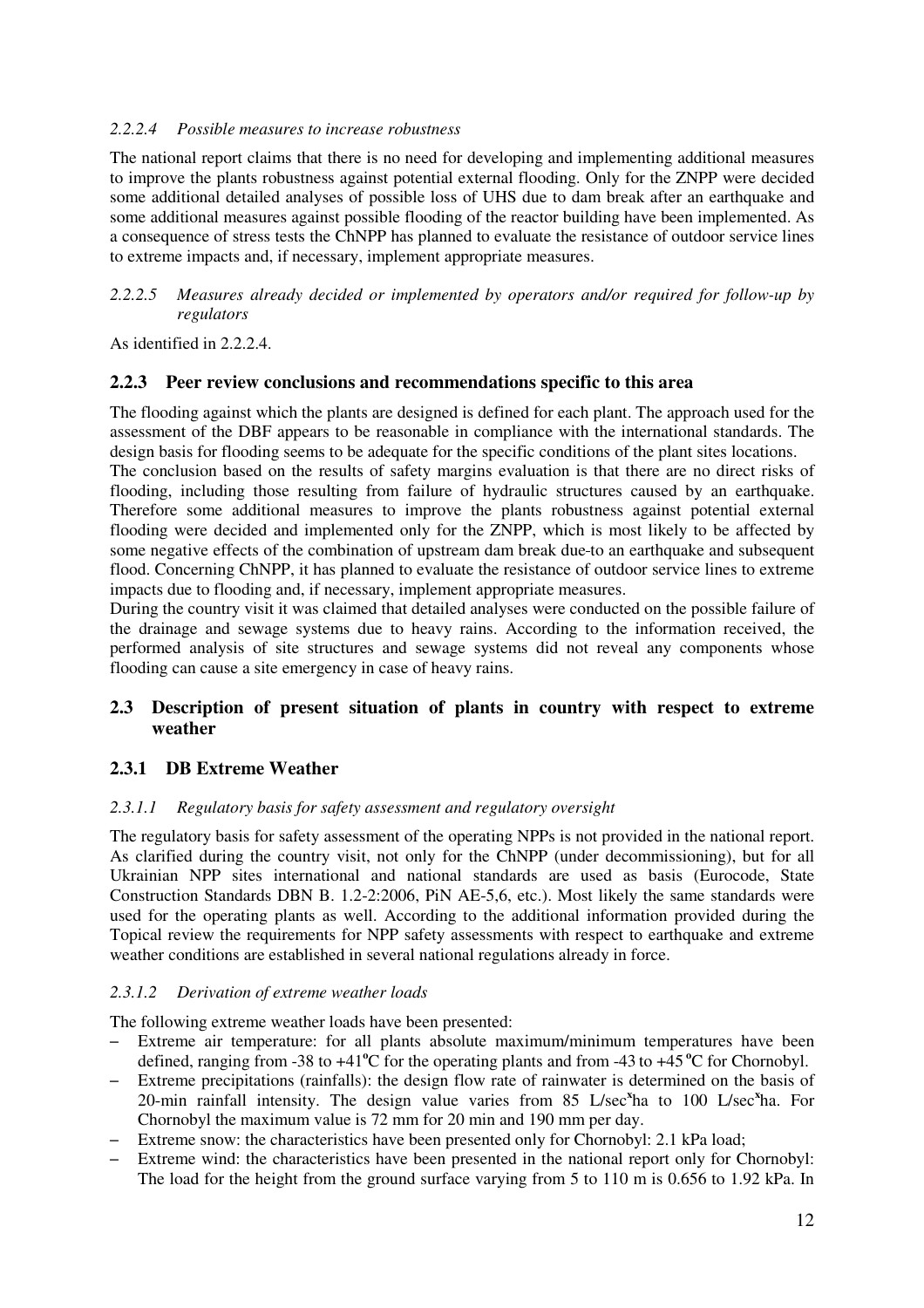the course of the country visit, it has been confirmed by the regulator that similar assessments were performed for all NPPs;

- Tornado: The tornado impact has been analysed considering wind frontal pressure, pressure drop and flying missiles. The shock wave impact with frontal compression pressure has been defined as ∆P=30kPa design value. In general, the plants have only been designed against the effects of strong winds, but not against tornados.
- For Chornobyl the maximum tornado is F 3.0 class on the Fujita-Pearson scale and the design tornado is F 1.5. The pressure drop between the tornado vortex centre and periphery for F 3.0 (F 1.5) is 8.1 (3.1) kPa, the maximum vortex rotation speed is 81 (50) m/sec, and the tornado width is 290 (50) m.
- External fires: safe distance between the facility and mixed forests is determined to be at least 100 m on the leeward side (according to the wind rose at an average annual wind speed up to 10 m/sec);
- Combined hazards, for example effect of extremely high air temperature and forest fires (e.g. for RNPP and KhNPP) have been considered during the stress test assessment.

### *2.3.1.3 Main requirements applied to this specific area*

During the Topical review phase it was explained that the requirements are contained in the regulations and standards, mentioned in paragraph 2.1.1.1 above. Regulatory requirement for the recurrence frequency of the originally postulated extreme weather conditions is once in 10 000 years.

The national report claims that according to regulatory requirements, tornado impact must be taken into account for buildings and structures of category I responsibility for nuclear and radiation safety. For Chornobyl, the category I structures shall be resistant to F 1.5 tornado, extreme wind, snow and temperature.

### *2.3.1.4 Technical background for requirement, safety assessment and regulatory oversight*

A deterministic approach was used. The characteristics were established based on extrapolations of historical data.

### *2.3.1.5 Periodic safety reviews*

No particular information is presented in the national report with respect to extreme weather conditions, considered during the PSRs. However, during the country visit it was clarified that the PSRs are regularly performed and consider extreme weather conditions. Based on the additional information obtained during the Topical review phase, it is clear that similar conclusions could be made to those, presented in 2.1.1.5 above.

### *2.3.1.6 Conclusions on adequacy of design basis*

The national report claims that the list of extreme weather conditions is sufficient, their characteristics are established in compliance with regulatory requirements and sufficient analyses were completed.

Later during the Topical review process, some additional information has been provided claiming that the impact of the extreme snow and wind was considered for all Ukrainian NPP sites during stress tests. In the course of the country visit, it was clarified that such effects are not within the scope of PSRs. Besides, possible combinations of external hazards (for example, heavy rains and lightning) were analyzed. At the same time, the report does not provide sufficient information which would demonstrate that the analysis takes into account multi-hazards. During country visit, it was clarified that in the SAR multi-hazards were considered. Lightning analyses, including indirect effects (electromagnetic impact), was carried out as one of the topics of SAR and PSRs for Ukrainian NPPs (but not as an initiating event in the scope of the stress tests). During the country visit, it was confirmed that sufficient NPP resistance against effects from lightning, including electromagnetic fields, has been proven due to in-design protection and thus excluded from further analysis.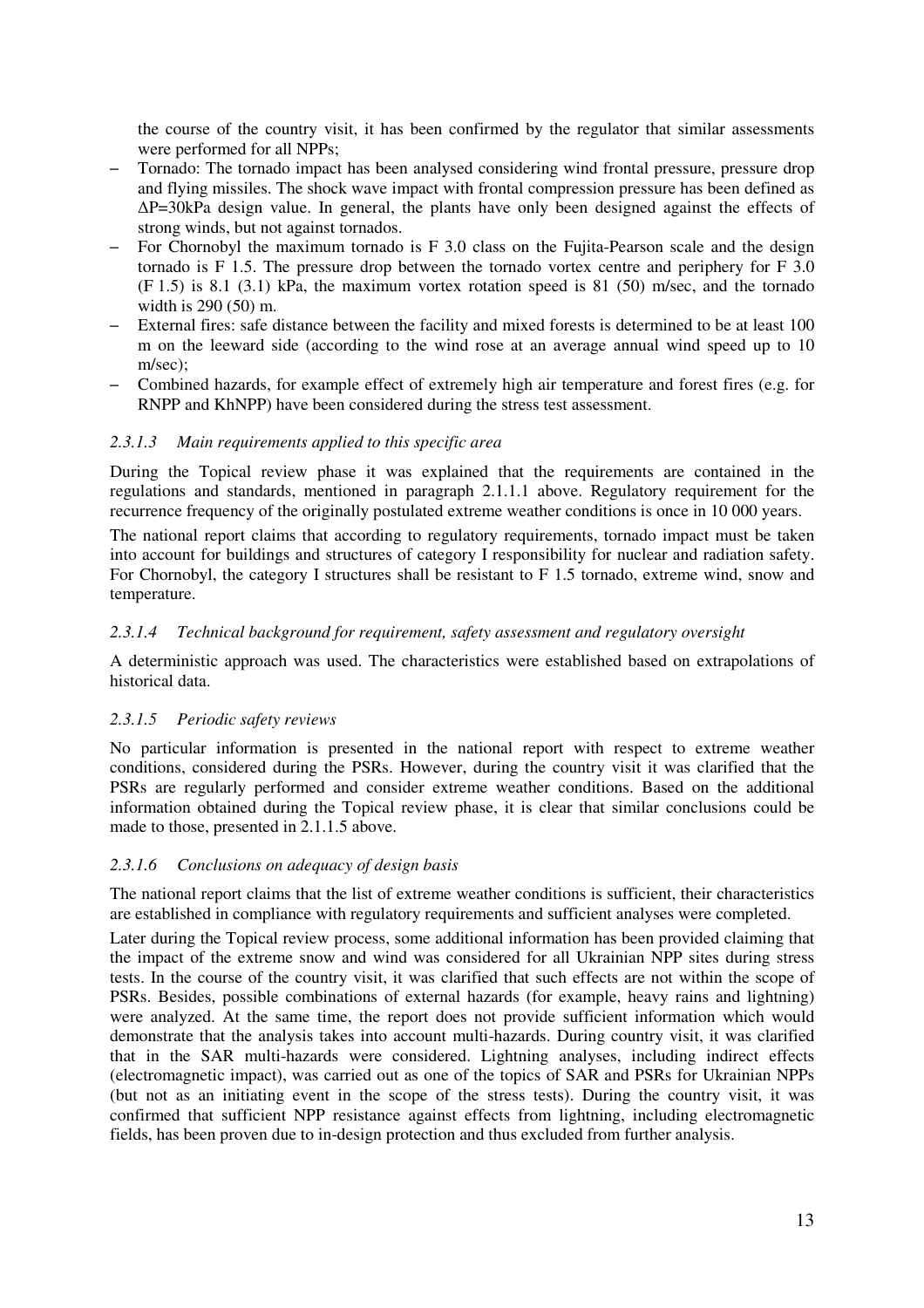### *2.3.1.7 Compliance of plant(s) with current requirements for design basis*

The conclusion of the national report is that the plants are in compliance with the original extreme weather loads. Therefore, no additional measures were required to enhance the resistance of the operating plants to extreme winds, precipitation, temperatures, external fires and their combinations. Measures for tornado resistance of the plants shall be developed and implemented. The national report states that for extreme precipitation the analysis of site structures and sewage systems did not reveal any components whose flooding can cause a site emergency in case of heavy rains.

### **2.3.2 Assessment of robustness of plants beyond the design basis**

### *2.3.2.1 Approach used for safety margins assessment*

A deterministic approach has been used. Safety margins were assessed by comparison of extreme parameter values with the design basis for extreme weather loads, if available.

### *2.3.2.2 Main results on safety margins and cliff edge effects*

- Extremely high/low temperatures: the comparison of the maximum temperature and minimum temperature obtained as a result of long-term observations with the design basis shows that absolute temperatures observed at all operating plants are not exceeded. For the WWER-1000 units engineering assessment of cooling capabilities of different heat exchangers (water-cooled or air-cooled) has been performed in order to determine the threshold value of extreme temperatures.
- Extreme precipitations: the maximum observed precipitation levels at the plant sites are lower than the design criteria established for the plant's engineering structures. The capacity of the rain water drains and the industrial and storm sewage system is sufficient to discharge rainwater from the site surface with the design basis precipitation intensity. Additional investigations, carried out during stress tests, showed that for the buildings housing safety important equipment and systems, there are no hazards caused by extreme rainfall or snowmelt.
- Tornado: the frontal pressure values calculated on the basis of statistical data are in range from 6.0 to 12.0 kPa for all NPP sites and are substantially lower than shock wave impact with frontal compression pressure  $\Delta P = 30$  kPa (design value). The pressure drop of 6.4–10.3 kPa under tornado impacts calculated on the basis of statistical data is lower than 8.1-10.9 kPa conservatively accepted in the SARs for such loads. Tornados that may occur in Ukraine do not pose hazards for NPP buildings and structures in terms of flying debris.
- External fires: forests adjacent to NPPs (if pertinent) are considered the main potential source of external fire. For all the plants the actual distance from the plant units to the forest exceeds the design safety limit of 100 m from a leeward side.
- No cliff edge effects have been identified.

### *2.3.2.3 Strong safety features and areas for safety improvement identified in the process*

One area for safety improvements identified in the process is the need to increase NPP robustness against tornados (in terms of potential loss of essential service water). Tornado strikes on operating NPPs can potentially result in a failure of spray ponds of the essential service water system (ESWS) due to its impact on the open water surface. Loss of ESWS can cause failure of emergency power supply (EPS) from EDG.

For other extreme weather conditions analysed in the national report, the report's conclusion is that no critical external hazards and no combinations of hazards other than the ones already incorporated in the plant designs and analysed in SARs have been identified.

### *2.3.2.4 Possible measures to increase robustness*

The following measures have been defined in the national report as a result of the stress tests:

– Assurance of operability of essential service water consumers under loss of water in spray ponds of operating plants as a result of tornado.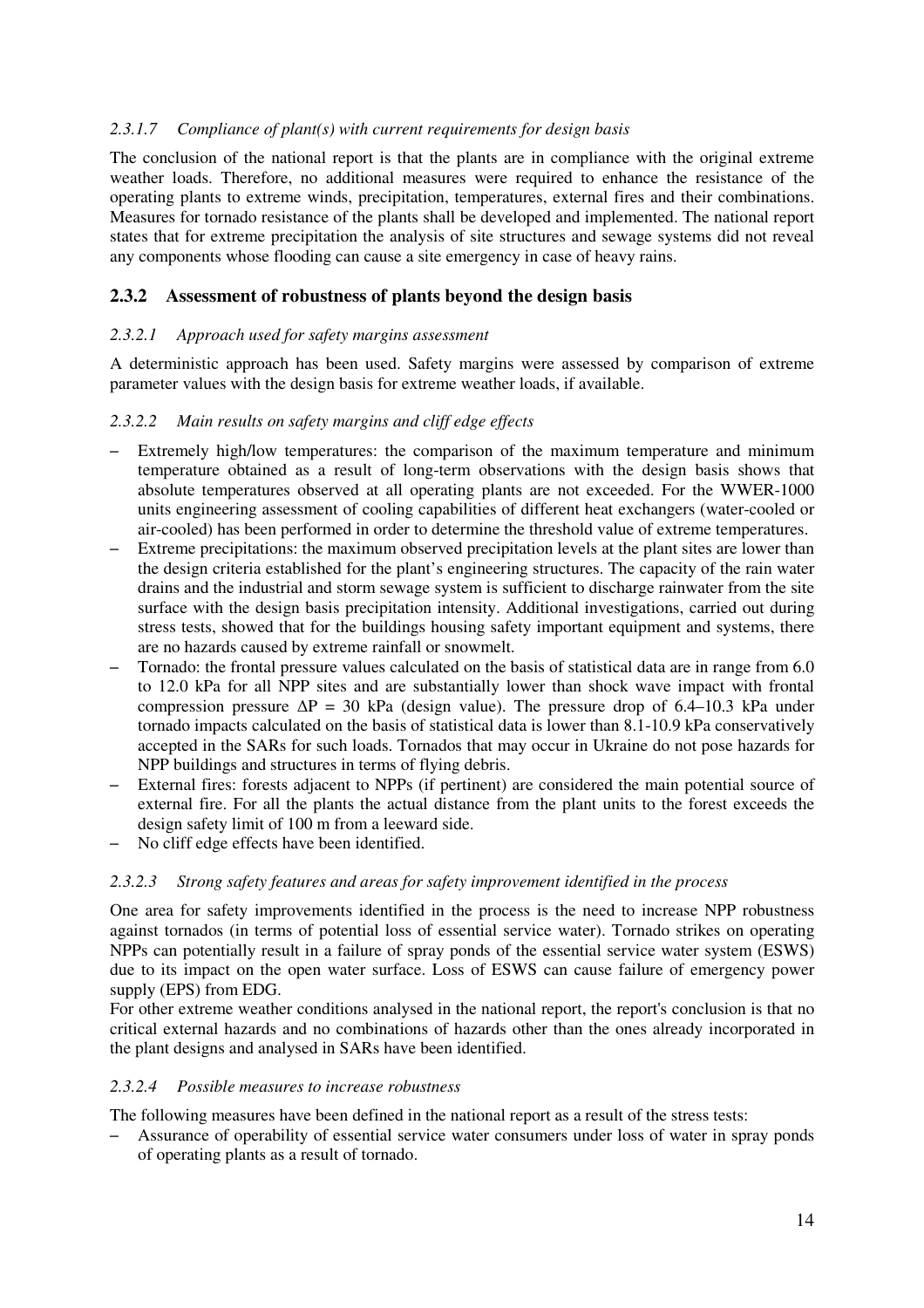- Resistance analysis of the ChNPP category I structures against possible failures of structures upon F 3.0 tornado.
- Analysis of durability and probable failure of ventilation stack-1 of the ChNPP under seismic impact and tornadoes.
- *2.3.2.5 Measures already decided or implemented by operators and/or required for follow-up by regulators*

As identified in 2.3.2.4.

### **2.3.3 Peer review conclusions and recommendations specific to this area**

A deterministic approach has been applied for assessment of the hazard of the extreme weather events. The design basis for extreme weather seems to be adequate for the specific conditions of the plant sites locations.

The beyond design basis capability is described and discussed in the national report and the safety margins are defined. Safety margins were assessed by the comparison of extreme values of the parameters with the design basis for the extreme weather loads, when they are available. The national report states that a special attention should be paid for defining vulnerability of the plant in case of beyond design basis tornado (in terms of potential loss of essential service water). Safety margins with respect to extreme wind and extreme snow should be evaluated too.

It is recommended that the Ukrainian regulator should consider monitoring the fulfilment of additional analyses of the threat to the ESWS due to the tornado impact as well as the evaluation of emergency arrangements with respect to the personnel access to sites in severe weather conditions.

# **3 PLANT(S) ASSESSMENT RELATIVE TO LOSS OF ELECTRICAL POWER AND LOSS OF ULTIMATE HEAT SINK**

# **3.1 Description of present situation of plants in country**

### **3.1.1 Regulatory basis for safety assessment and regulatory oversight**

The regulator stated in the report that a comprehensive regulatory system is in place for nuclear safety and areas of radiation safety within its responsibility. Further, it is stated that there is also a comprehensive legal infrastructure that addresses IAEA requirements and all relevant international conventions in force. Generic requirements for NPPs in the Ukraine are comprised in the "General provisions on NPP's safety, NP 306.2.141-2008" and "Nuclear Safety Rules for NPPs with pressurized water reactors, NP 306.2.145-2008".

Each power plant unit has a SAR. The safety analysis methodology combines complementary deterministic and probabilistic methods ("Requirements for NPP's safety assessment, NP 306.2.162- 2010"). The SAR structure and contents are determined in the documents RD-95 and KND-306 (endorsed by Regulatory Authority). The SAR consists of the Integrated Safety Analysis Report and mandatory appendixes such as Technical Safety Substantiation (TSS), Additional Materials on Safety Analysis (AMSA), analysis of Design Basis Accidents (DBA), analysis of Beyond Design Basis Accidents (BDBA), and PSA.

# **3.1.2 Main requirement applied to this specific area**

The requirements on the plant electrical systems are included in General provisions on construction and operation of the EPS systems of nuclear power plants PNAE G-9-026-90. These requirements result in robust electrical systems, which typically include three or more outside power supply lines; 3 redundant trains of electric power supplied by 3 independent EDGs per reactor (3x100% capacity). Each reactor has 3 trains of DC-UPS secured with station batteries of at least 1 hour capacity, as a minimum. In case of LOOP, SUNPP and ZNPP sites can be supplied from nearby thermal or hydro power plants.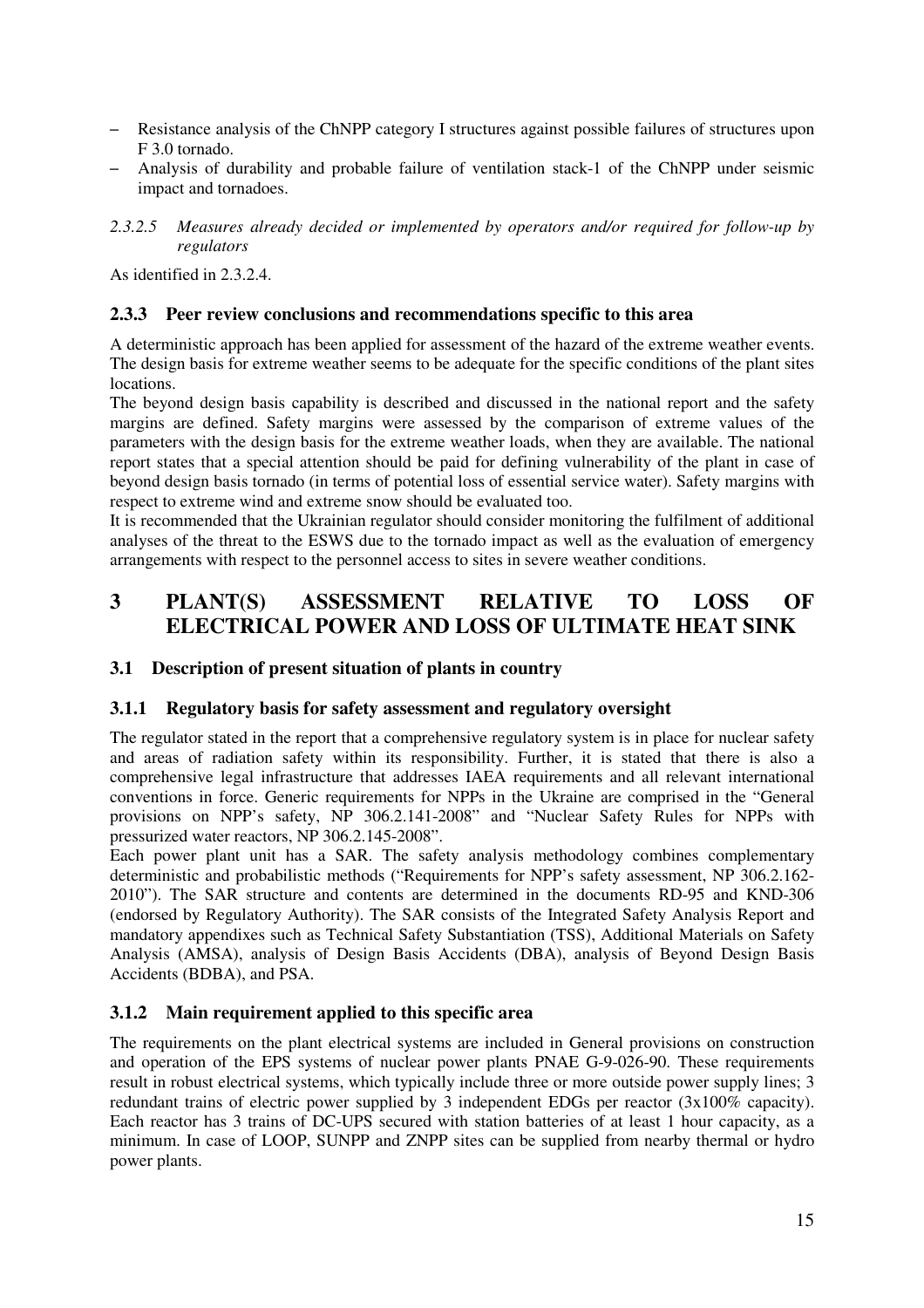The requirements for the design of the emergency power facilities with DG are specified in the PNAE G-9-027-90 "Rules of designing of the emergency power supply systems of nuclear power plants". General requirements for the storage of auxiliary and operating materials are also specified in NP 306.2.141-2008 "General provisions on NPP's safety".

The primary heat sink is ensured by three trains of essential service water system, which uses large spray cooling ponds, special cooling towers, as well as rivers and large water reservoirs.

The following national standards are applicable: PNAE G-7-008-89 "Rules of construction and safe operation of the equipments and pipelines of nuclear energy facilities", and PNAE G-5-020-90 "Rules of designing and operation of emergency core cooling and heat removal from a nuclear reactor to ultimate heat sink systems". Besides that, the seismic qualification structures, systems and components important to safety are contained in PNAE G-5-006-87 "Standards for design of earthquake-resistant NPPs". The Ukrainian representatives reported during the peer review discussion that all specific regulations related to EPS, LUHS, resistant against external events are currently under review.

# **3.1.3 Technical background for requirement, safety assessment and regulatory oversight**

The report states that the basis for the licensing is a deterministic approach. Specific reactor physics and thermo-hydraulics calculations have been performed using validated and verified models with RELAP, DYN3D and other computer codes. A PSA is mandatory part of the SAR. In compliance with the regulatory requirements, a full-scope PSA shall be developed as part of the SAR to account for internal initiating events, internal and external hazards (fire, flooding, etc.) for all operational states (nominal and low power, shutdown). The scope of developed PSA studies for all operating NPPs (nominal power) presented in the report, a level 2 PSA for low power and shutdown was developed for Zaporizhzhya-5. There are plans to extend PSA level-2 studies for all NPPs to address all potential internal and external hazards for the core and spent fuel pool in all operating modes, as well as development of seismic PSAs.

# **3.1.4 Periodic safety reviews**

The report states that the NPP's safety is subject to review every 10 years, as well as on demand of the regulator (in the light of the operational experience, new safety significant information, due to changes in legislative or regulatory requirements, etc.) including the sections on radioactive waste management. The last PSR was performed in 2010 for Rivne-1, 2, and a PSR is currently on going for South Ukraine Unit 1 (to be completed in December 2012). PSR is scheduled for other NPPs between 2014 and 2019 or before the end of their design lifetime.

# **3.1.5 Compliance of plants with current requirements**

The report states that all plants are in compliance with current requirements.

# **3.2 Assessment of robustness of plants**

# **3.2.1 Approach used for safety margins assessment**

In assessing the safety margins with respect to the LOOP and loss of UHS a deterministic approach was used. It is claimed that all situations required by the Stress Tests specifications were analyzed:

### − **Reactor Units**

The time periods to fuel damage were calculated for the following cases (various operation modes of operating reactors):

- LOOP supply and loss of Emergency diesel-generators;
- LOOP supply, EDG and Additional DG;
- Loss of UHS, in combination with SBO (i.e. loss of off-site and EPS to the site).

### − **Fuel Pools**

Threshold values were calculated for the following cases:

– Spent fuel pools at Zaporizhzhya, Khmelnitsky, Rivne and South Ukraine NPPs.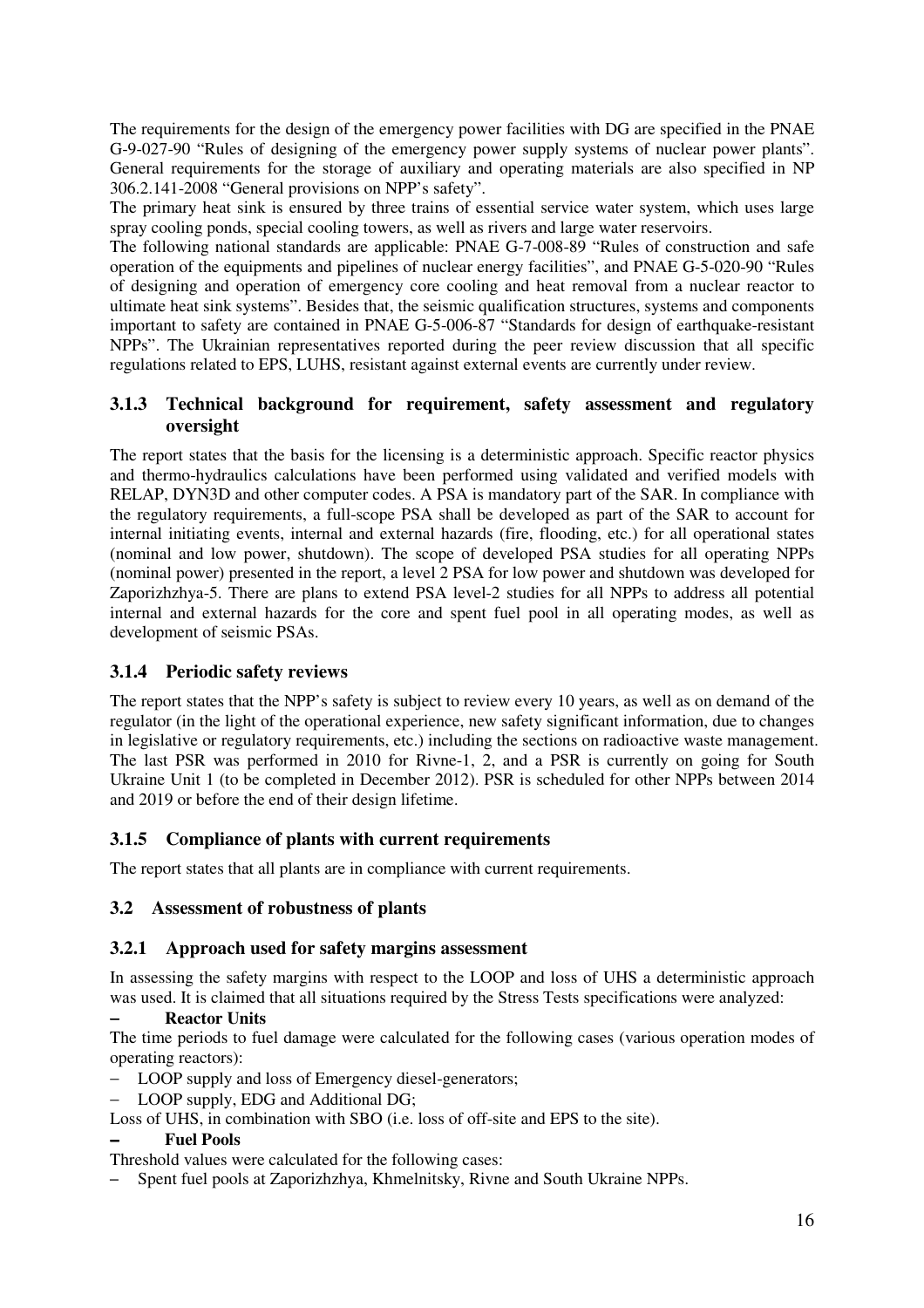- Dry spent nuclear fuel storage facility at ZNPP.
- Spent nuclear fuel stored at Chornobyl units 1&2 spent fuel pools and ISF-1. The spent fuel pool of unit 3 that may be used to store spent nuclear fuel (as a standby facility) was also analyzed.

The coping times for LOOP, SBO and LUHS without any external support have been calculated analytically in terms of time periods to fuel damage, for different operation modes of the reactors. The threshold values were calculated for Spent Fuel Pool (SFP) and Interim SFS Facility as well.

### − **Loss of off-site power (LOOP)**

A design solution for LOOP is to transfer the plant to the house load operation. If it is not possible, the plant normal and safety buses are powered from the EDGs and batteries. Each train of the EPS system is capable of ensuring safe shutdown state in all design basis accidents. In case of LOOP, signals for startup of the DGs are actuated independently for each EDG. All EDGs are provided with 7-day reserve of diesel fuel, and EDG design-basis continuous operation in LOOP is 250 hours. Consequently, it may be concluded that the emergency power supply system was designed using the redundancy principle; each unit has 3 EDGs, which is sufficient. In addition, all NPPs are equipped with two common-unit additional DGs. The power of each common-unit DG (5600 kW) was selected to ensure power supply to all main equipment of two units, taking into account failure of one of the DGs. At each site there are two common unit DGs seismically qualified, and installed in separate buildings. It was clarified during the country visit, that at this moment common unit DGs are not connected to all units on the SUNPP site. There are plans to make common unit DGs available for all units on-site.

As an alternative power supply option, South Ukraine and Zaporizhzhya plant sites can be supplied from nearby thermal or hydro power plants. Khmelnitsky plant may try to power safety systems from alternative sources such as the power unit remaining operational or from the grid through 330/750 kV outdoor switchyard via the 330 kV high-voltage line (Shepetovka, Rivne or Khmelnitsky substation) or via 750 kV high-voltage line. Rivne plant may try to power safety systems from alternative sources of four 330 kV high-voltage lines (Rivne, Grabov, Kovel or Lutsk Sev substations) or via 750 kV high-voltage line (Zapadnoukrainskaya substation).

A series of measures to increase reliability of power supply to safety systems are ongoing under the C(I)SIP. This includes modifications to allow supplying the safety systems of an affected unit from the neighboring units of the same site.

### **Station Blackout (SBO)**

The discharge time of the station batteries in the emergency power system is designed such that the loads can be supplied by the batteries alone for about 1 hour in the original design. The country representatives confirmed during the country visit that in the units, where I&C systems and batteries have been modernized, the real depletion time is about 8 hours. Modernization for units with 1 hour discharge time is foreseen in the framework of C(I)SIP.

In the SBO situation, the operators may initiate a makeup to steam generator (SG) from turbine hall deaerator tanks (by gravity) and primary system makeup from Emergency Core Cooling System (ECCS) hydro accumulators (pressure and gravity driven feed). This allows extending time before the core damage (more than for 12 hours). However, these actions after discharging the batteries are rather limited and require mobile energy sources to ensure monitoring the necessary parameters and ensuring the minimum control of the associated line up valves.

It is noted that initializing and maintaining feed & bleed procedures require at least a minimal electricity power supply, which after depletion of the station batteries will not be available. With this regards, there are plans to install a mobile diesel generator (MDG) with low power output of 200 kW, which will serve to recharge the station battery and thus ensure monitoring of the plant vital parameters, certain control functions, and emergency lighting.

A design solution for this situation is currently implemented only at WWER-440 reactors (Rivne NPP) and consists of the seismically qualified additional emergency feedwater system (AEFS). Pumps that are used, e.g. for secondary feed & bleed operation mode, are diesel driven, air-cooled and therefore these are independent of the electric power supply. AEFS has 2x1000 m3 of water resource; the diesel fuel reserve ensuring 72 hours of autonomous operation. Time required to put AEFS into operation (i.e. start SG feeding) is no more than 30 minutes.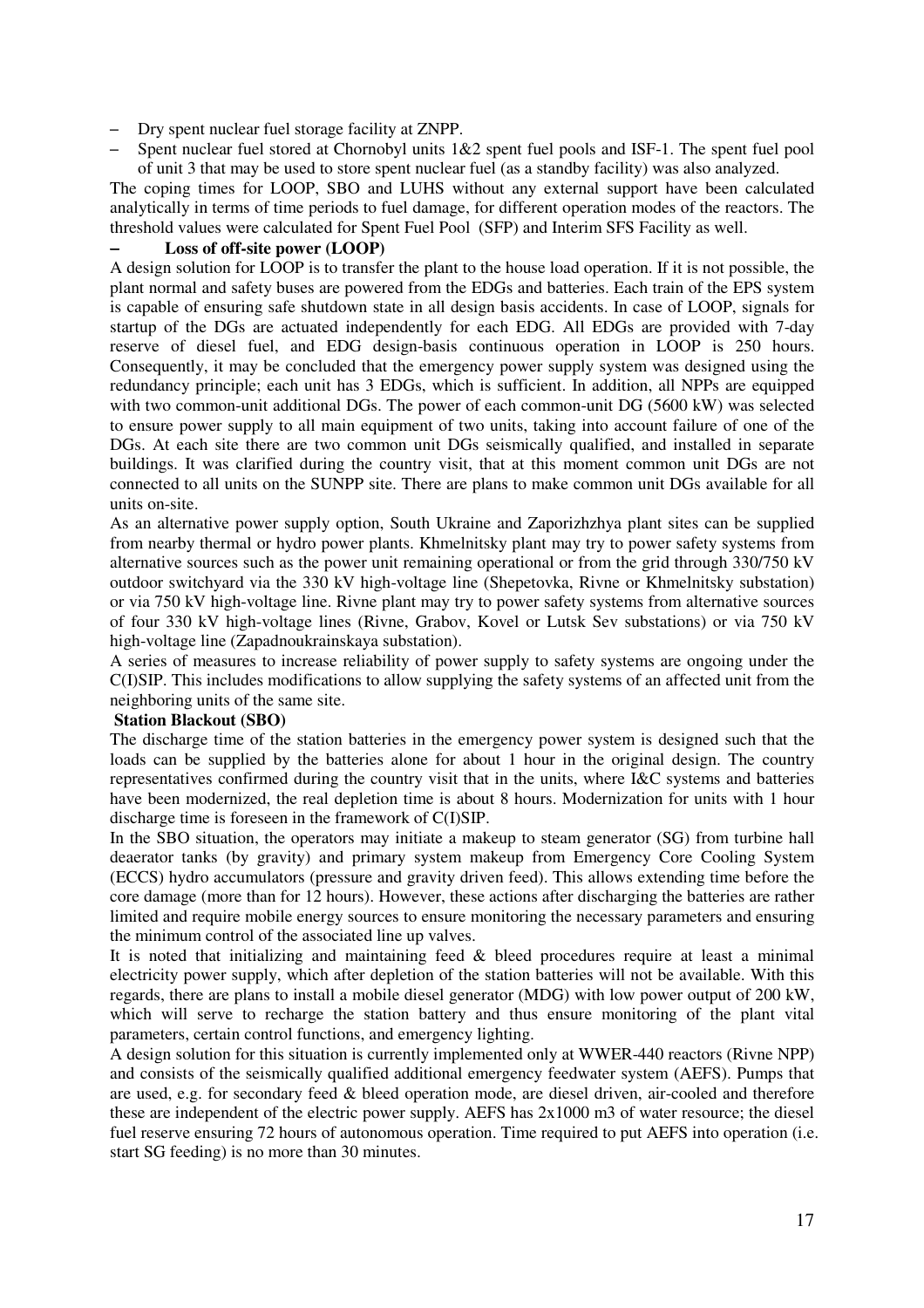However in WWER-1000 units, in order to increase current level of plant protection against natural and man-made external hazards, which may result in SBO conditions, there are currently available mobile diesel generator and pumping units (MDGPU) that ensures the emergency makeup of SGs. Mobile pumping units are diesel driven fire pumps/trucks (PNS-110, 1 truck at ZNPP, RNPP, KhNPP and 3 at SUNPP), with flow rate of 110 l/s and pump head of 0.9 MPa, which can take water from various resources such as Emergency Feedwater System (EFWS) tanks, demineralized water tanks, as well as any water sources within the 200 m area (inlet channels, cooling ponds, tanks, etc.), or regular fire trucks (ATs-40/4) with flow rate of 40 l/s and pump head of 0.9 MPa. There are 16 units at ZNPP, 9 at SUNPP, 8 at RNPP and 9 at KhNPP. The overall time of autonomous operation, during which PNS-110 can ensure operation is limited by the fuel tank capacity, and is 8 hours. If the diesel fuel tank is continuously re-filled, the PNS-110 can operate indefinitely. In some units necessary connections (pipes, branches, valves) to connect MDGPUs are available, and also procedures for connection are ready. The utility reported that further improvements of the procedures are foreseen. During the country visit it was clarified that the PNS-110 fire trucks are actually operated by the fire brigades, which are under the supervision of another ministry. The utility informed the country review

team that it has been decided to purchase new mobile pumps, to be independent from the fire brigades. Future action to increase robustness of the diesel driven pumping capacity will include delivery of mobile pumps that will be stored in a distance 3-4 km from the plant site and that will be qualified to the external hazards anticipated for the site. Besides that a simultaneous feeding of SG for several units at one site (multiple unit sites) showed necessity for additional mobile pumping units. In order to ensure a primary circuit make-up via ECCS pumps, there are plans to provide a larger MDG of a container type, qualified to anticipated external hazards, which will provide power output of 2,5 - 3 MW to 6kV, among others for low pressure core injection pump and EFWS pump. Corresponding measures are under consideration and will be decided and implemented in the frame of the Upgrade Package C(I)SIP.

### − **Loss of ultimate heat sink**

The UHS at WWER-440 and WWER-1000 units is provided via the essential service water system (ESWS). If it is unavailable, the secondary feed and bleed via SG may be initiated. However during shutdown states, the secondary feed & bleed is less effective and requires lot of feedwater reserves. Design features related to prevention of loss of essential service water system include a three-train design, each with 100% cooling capacity calculated for DBA, and large cooling ponds.

Depending on the accident progression, the following water sources can be used to feed the primary and secondary circuits and spent fuel pools (however, the evaluation of the availability and applicability of these sources for primary circuit and SFP is not provided):

- primary purification system and water treatment facility water storage tanks;
- distillate, boron concentrate and borated water tanks;
- water inventory in cooling towers of the service water supply system at WWER-1000/V-302/338;
- water of the fire extinguishing system;
- spray ponds of group A (reactor hall) of the service water supply system;
- artesian wells.

A water delivery to refill various tanks, or injection to SG depends on availability of the respective pumping means, e.g. stand-by pumping devices if electricity is available, and / or mobile devices if electricity is unavailable.

### − **Loss of ultimate heat sink with SBO**

The following scenarios were analyzed during the stress tests for which safety margins were calculated (not all below listed scenarios are technically feasible at this moment, some of them require equipment and modification which have not been decided yet):

Reactor operation at rated power:

basic scenario "total station blackout and loss of heat removal to the UHS" (taking into account operation of first category non-interruptible power supply equipment and capacity of batteries, operator actions according to EOP);

– total SBO and loss of heat removal to the UHS with secondary "feed and bleed" procedure using a low-head MDGPU;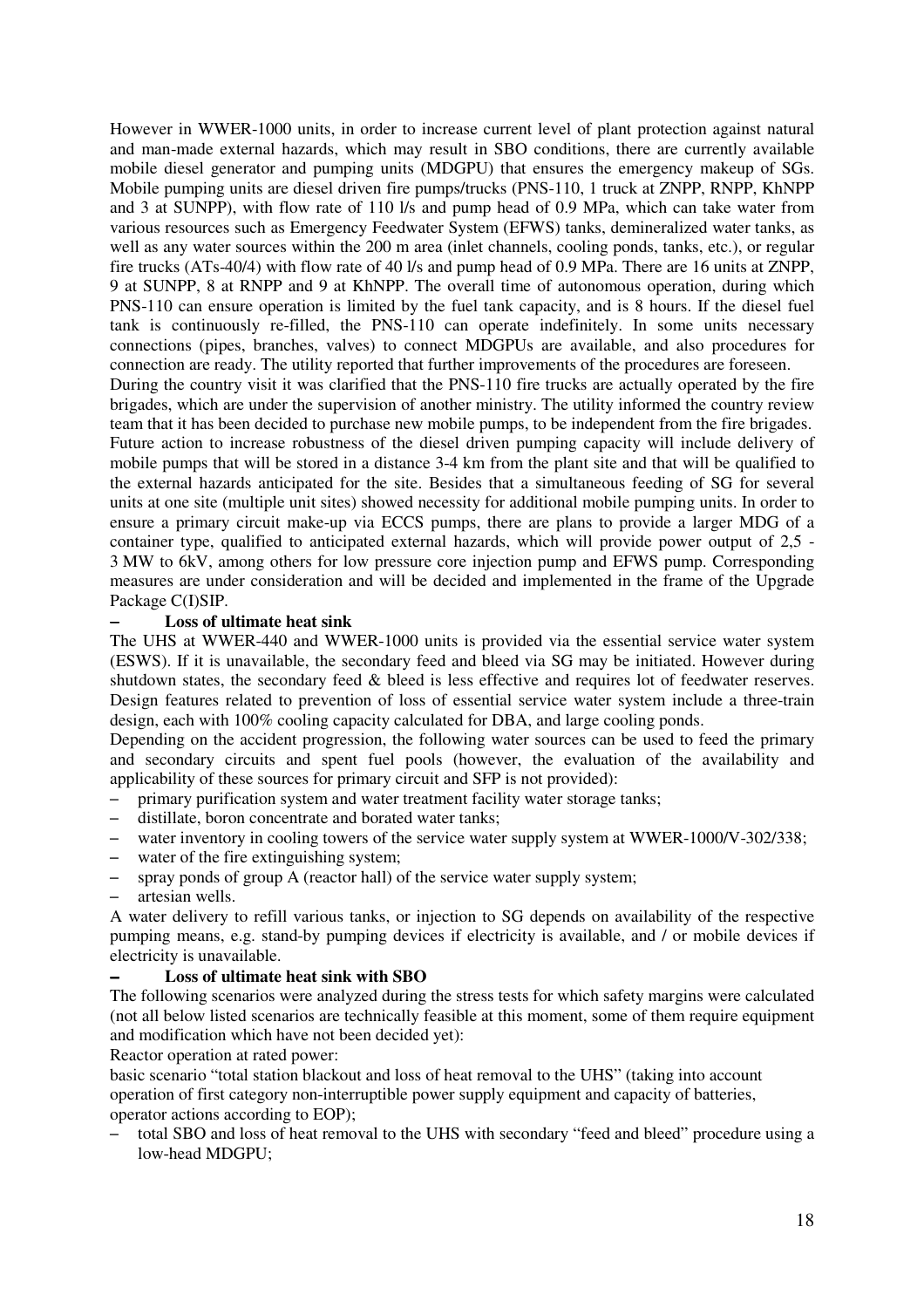- total SBO and loss of heat removal to the UHS with primary "feed and bleed" procedure using MDGPU;
- total SBO and loss of heat removal to the UHS with pressurizer safety relief valve (RV) stuck open (medium size Loss of Coolant Accident (LOCA));
- Total SBO and loss of heat removal to the UHS with pressurizer safety RV stuck open and primary "feed and bleed" procedure using MDGPU (pressurizer safety RV stuck open was assumed conservatively to cover the possible primary leaks, including leaks through MCP seals).

For shut down states:

- SBO and loss of heat removal to the UHS, in case when reactor is open;
- SBO and loss of heat removal to the UHS, taking into account measures to prevent reactor core damage.

Spent fuel pool:

- SBO and loss of decay heat removal from SFP to the UHS;
- SBO and loss of decay heat removal from SFP to the UHS, taking into account measures to prevent fuel damage.

The heat removal under the SBO conditions is currently ensured by feed and bleed of SG through AEFS and MDGPU. The primary circuit emergency makeup can only be accomplished by a lowpressure core injection pump that requires a MDG with sufficient power output (at least 800 kW) at 6kV voltage level, which is under consideration.

# **3.2.2 Main results on safety margins and cliff edge effects**

It is claimed that the plants are sufficiently protected against LOOP. After LOOP units can be transferred into the safe state and decay heat removal can be ensured for more than 72 hours.

It is claimed that a minimum time available to reactor core damage following SBO and loss of heat removal to the UHS without operator actions has been established, as follows:

For power operation before the initiating event:

- 3.5 4 hours for WWER-1000
- 10 hours for WWER-440/V-213 (without considering AEFS)

For reactor shut down before the initiating event, reactor opened:

– 8-10 hours for all reactor designs

The time available to fuel heat up at SFP above the design limits:

- 6.5 7.5 hours for WWER-1000
- 16 hours for WWER-440/V-213.

It was noted that the time of 7.5 hours for the SFP has been calculated rather conservatively, i.e. all reactor core off loaded after 72 hours to just one section of the SFP, estimated 8 MWth residual heat, and thermal contribution from the exothermic water-zirconium chemical reaction after the fuel top section becomes uncovered.

The report describes in Section 5.2.4 cliff edge effects for SBO and loss of UHS for shutdown reactor states, as follows:

- 1. Power states for WWER-1000/V-320 reactors:
- 1 hour, conservatively estimated time for discharge of batteries (8 hours for units with modernized I&C and DC system);
- 9 hours time to decrease the coolant level in the reactor below the hot legs when secondary makeup becomes inefficient due to loss of natural circulation;
- 16.5 hours, the latest possibility for the operator to intervene before irreversible heat up of the reactor core starts and leads to severe core damage.
- 2. Power states for WWER-440/V-213 reactors:
- 1 hour, conservatively estimated time for discharge of batteries;
- 7.5 hours time to decrease the coolant level in the reactor below the hot legs (analysis with conservative approach without taking credit for operator actions and operation of AEFS);
- 9 hours (analysis with a conservative approach without taking credit for operator actions and operation of AEFS), the latest possibility for the operator to intervene before irreversible heat up of the reactor core starts and leads to severe core damage.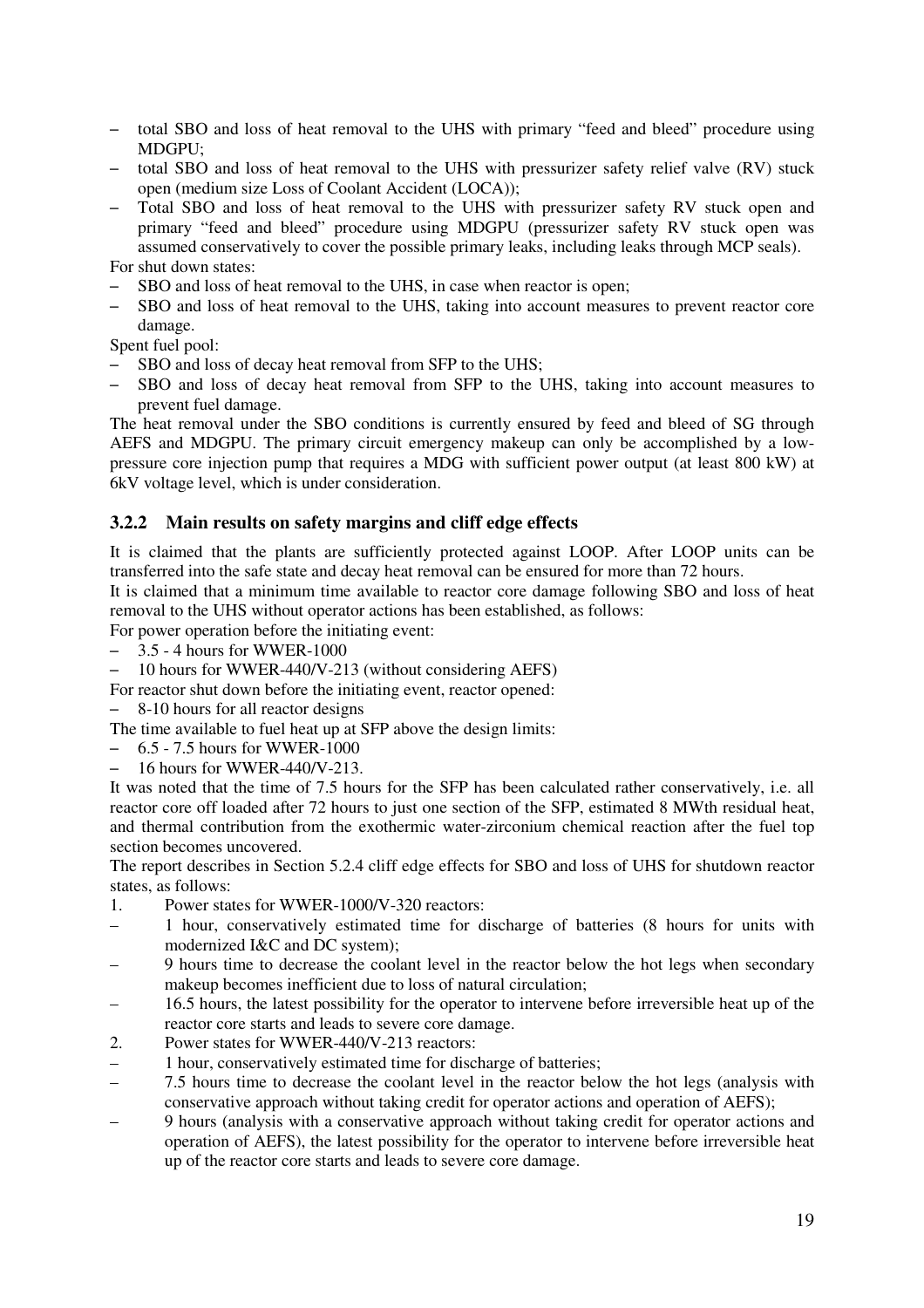- 8-10 hours, when the opened reactor and the operator should start actions to discharge hydroaccumulators. However it is noted that detailed information has not been presented in the report, as well as whether this timing is applicable to all reactor designs.
- 3. For the SFPs of Ukrainian NPPs:
- 6.5-16 hours to fuel heat up above the design limits established for the most unfavorable conditions, with the reactor core unloaded to SFP.

WWER units have large water reserves at primary and secondary circuits and relatively low core power density, therefore the coping time is relatively long to commence the preventive or mitigative measures to prevent core damage. However, a design solution for SBO and loss of UHS (both primary and alternate) can be accomplished when the primary or the secondary emergency makeup is ensured, as well as recharging the batteries is ensured. The SFP cooling (fuel coverage) can be ensured by a diesel driven pump that will be able to provide makeup of about 6 kg/sec for WWER-1000, and 3 kg/sec for WWER-440.

# **3.2.3 Strong safety features and areas for safety improvement identified in the process**

Safety margins and cliff edge effects are said to have been calculated conservatively for SBO and loss of UHS, showing that there is "relatively enough time" (7-10 hours) until the degraded conditions occurs at WWER-440 and WWER-1000 reactors.

# **3.2.4 Possible measures to increase robustness**

The corrective measures as well as equipment are planned or their implementation is under preparation, but not fully implemented yet. Envisaged possible accident management measures are reported in case of SBO situation so that to provide EPS and primary and secondary makeup within a long-term period. The analyses of SBO and loss of the UHS with operator actions for Ukrainian WWER-1000 demonstrated that core damage can be avoided in case of SG makeup using existing mobile equipments. This strategy can be implemented even at the late stage of accident management. Taking into account multiple units accidents purchase of additional mobile water sources was decided. Similar makeup requirements are determined for SFP as the outcome of the stress tests.

The primary "feed and bleed" and primary system makeup with boric acid solution to ensure core subcriticality when depressurizing the reactor coolant system (RCS) would require a powerful MDG capable of powering the emergency primary makeup and boron injection pumps (6kV, at least 800kW). For that purpose existing tanks will be used. The technical specification for these MDGs is under development by Licensee. The other technical changes are under consideration; the time schedule is not decided yet.

In order to ensure the long term make-up of SGs beyond the autonomy of AEFS, a calculation analysis of the total SBO and loss of UHS with operator actions for RNPP-1, 2 (WWER-440) demonstrated that core damage can be avoided in case of makeup of one SG using MDGPU with the flow rate of at least 4 kg/sec at pressure of 4 bar. This flow rate is sufficient for continuous decay heat removal. The licensee has a plan to ensure the long-term (>72 h) makeup of the SGs and SFP with the MGPU.

The primary "feed and bleed" procedure and supply of boric acid solution using MDGPU with the flow rate of at least 4 kg/sec with pump head of 25 bar can be a possible way of emergency makeup and cooling for WWER-440 primary circuit. A new MDG could be used to power I&C to ensure monitoring of certain important plant parameters during the course of the event. The exact technical specification is under development. The storage of boric acid solution for primary system makeup or its delivery and treatment on the NPP site with a required frequency shall be analyzed additionally to select the best option. It is recommended that the regulator considers monitoring resolution of this proposal.

# **3.2.5 Measures already decided or implemented by operators and/or required for follow-up by regulators**

The country representatives reported that a number of measures to increase robustness of the operating NPP are already in place, or are being planned. For the reactors in service, licensee considers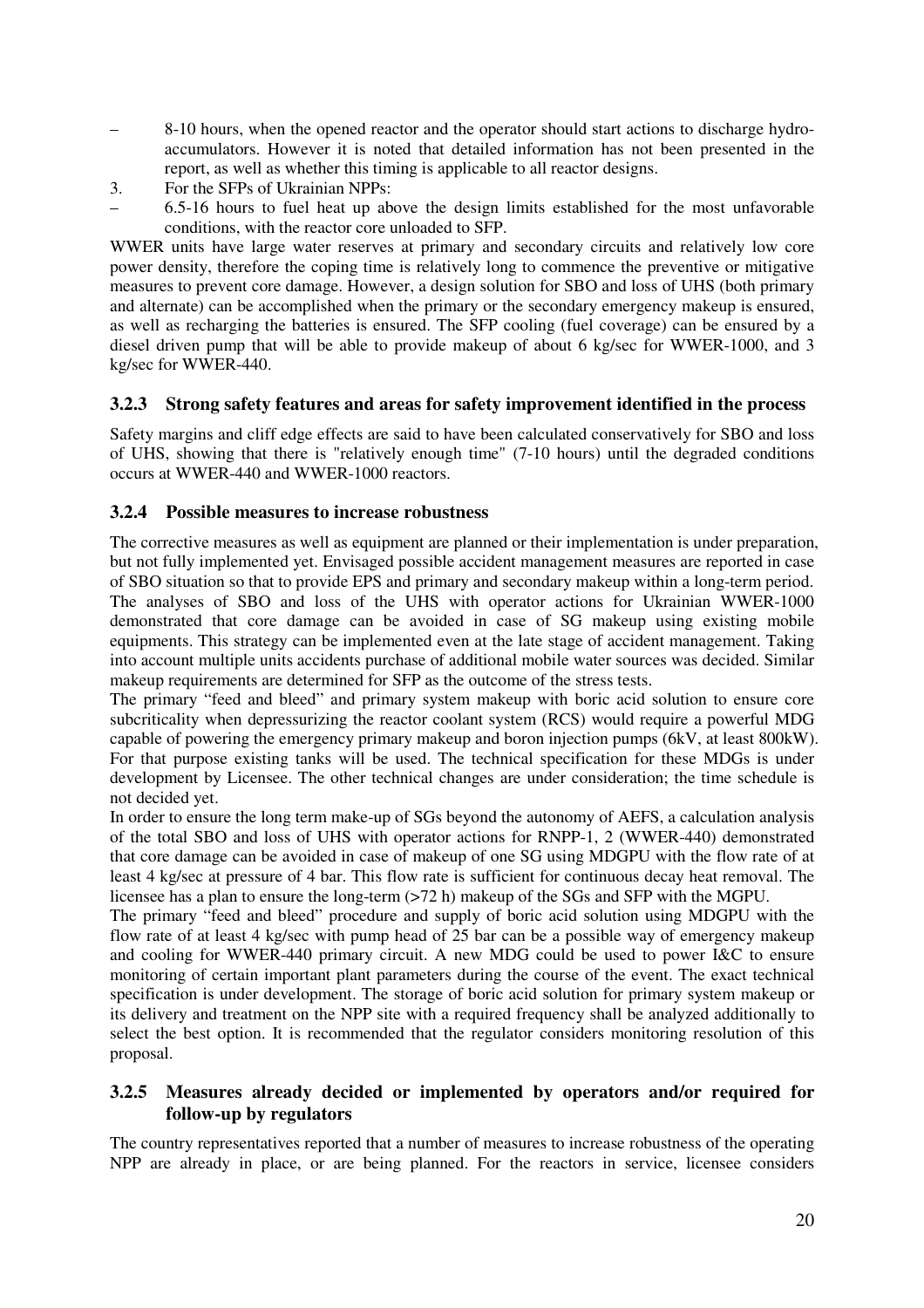following measures to increase the plant robustness against loss of power scenarios to prevent cliff edge effects:

- Increase the discharge time of batteries;
- Improve the emergency makeup to SG;
- Water injection into SG from fire trucks;
- − Restoration of power supply to stationary makeup pumps from a MDG;
- − Water injection into SG from MDGPU;
- Water injection into SG from available stationary pumps of different systems, which can potentially be used, such as fire suppression system;
- Improve emergency makeup of the primary circuit;
- Borated water injection into the primary circuit from MDGPU;
- − Restoration of power supply to stationary makeup pumps from a MDG:
- Improve SFP makeup and cooldown;
- Restoration of power supply to regular SFP makeup and cooling pumps;
- − Water injection into the SFP from independent MDGPU or from the fire extinguishing system;
- − Possibility of SFP passive heat removal.

# **3.3 Peer review conclusions and recommendations specific to this area**

According to the information provided, there seems to be redundancy and diversity in the electric and cooling capabilities at all operating reactor designs to ensure the safety functions. Besides that there are plans to further increase system robustness to cope with SBO and loss of UHS.

There is a substantial benefit from the implementation of I&C and DC modernization proposal, which increases the discharge time of batteries. It was confirmed during the country visit that this is included in C(I)SIP, and it is recommended that the national regulator should ensure that it is provided on schedule.

Ukraine is investigating to improve makeup possibilities to primary circuit, to the SGs, and to the spent fuel ponds. The deployment of MDGPUs has to be further analyzed in detail. It is recommended, that the regulator considers monitoring resolution of this proposal.

The above mentioned items seem to be appropriate remedial actions.

# **4 PLANT(S) ASSESSMENT RELATIVE TO SEVERE ACCIDENT MANAGEMENT**

# **4.1 Description of present situation of plants in Country**

# **4.1.1 Regulatory basis for safety assessment and regulatory oversight**

The following regulatory texts constitute the main references applicable for the accident management topics.

- − General provisions on NPP's safety (NP 306.2.141-2008) (e.g. includes request for SAMG implementation),
- − Nuclear Safety Rules for NPPs with pressurized water reactors (NP 306.2.145- 2008),
- − NPP's safety assessment (NP 306.2.162-2010),
- − Requirements on internal and external crisis centers (NP-306.2.02/3.077-2003),
- − General requirements for long-term operation of NPP based on PSR results (NP 306.2.099-2004),
- − Requirement on Content and Structure of the SAR (RD-95, KND-306).

This is complimented by utility standards which are approved by the safety authority:

− a program for severe accident analyses and Severe Accident (Management) Guidelines (SAMG) development,

− requirements on structure/content of PSR-report for operating NPPs (SOY-N-YAEK 1.004:2007).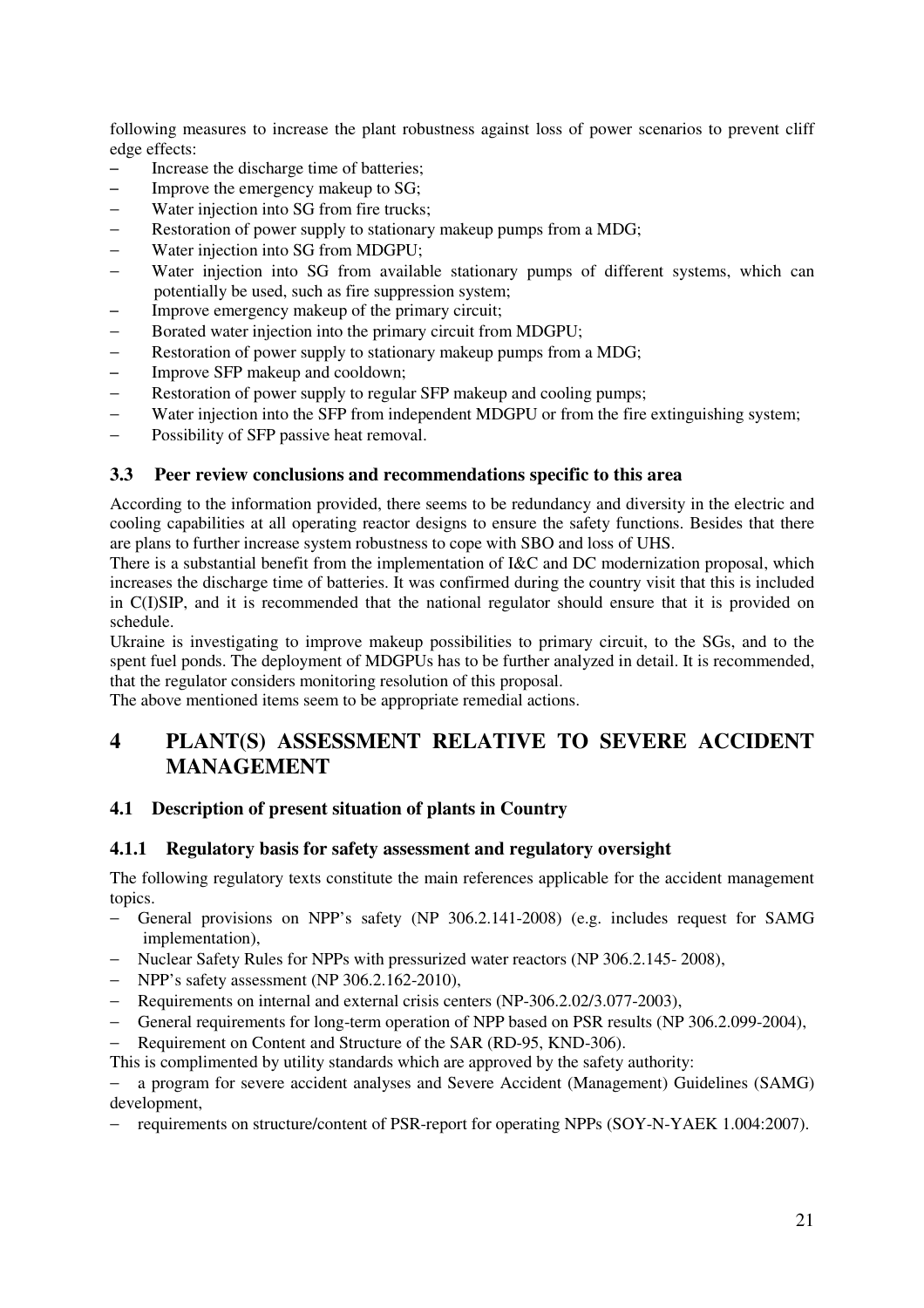# **4.1.2 Main requirements applied to this specific area**

Existing regulations prescribe development of symptom based EOP for power and shutdown reactors states for all NPPs; L1 PSA (internal and external initiating events for power state of reactor, internal events for shutdown reactor states); L2 PSA (internal events, power and shutdown states of reactor); and SAMGs for all NPPs.

Ukraine applied PSR content as defined by IAEA with 14 safety factors. Severe accident deterministic and probabilistic analyses are incorporated in safety factor  $N^{\circ}$  5 and 6. Safety factor  $N^{\circ}$  13 (emergency crisis management) is already included.

In Ukraine, the safety approach has been rebuilt based on IAEA guidance after the separation from Soviet Union. The IAEA guides are used by the utility and the safety authority to established national prescriptive standards.

# **4.1.3 Technical background for requirement, safety assessment and regulatory oversight**

The report states that the operating organization is required to justify the safety of a NPP in a comprehensive manner and present the results in a SAR. The safety analysis methodology combines complementary deterministic and probabilistic methods, PSA being mandatory part of the SAR. PSA results are used to:

- − demonstrate that safety criteria are within the limits for core damage frequency (CDF) and large early release frequency;
- identify and analyze risk contributors and safety issues;
- identify and analyze the key phenomena emerging in severe accidents;
- improve EOP and training programs;

identify NPP safety issues, evaluate the effectiveness and adequacy of compensatory measures. During the country visit, the Ukrainian representatives explained that PSA includes operating feedback on equipment failure, simulator training experience for human risk assessment. Living PSA is an on-going project of the utility with the objective to have one up-to-date PSA model for each unit on each site.

It is clear from the report that Ukraine has gained technical knowledge on SA phenomenology that will allow the development of a SA management strategy for the operating plants. However, SAMGs and hardware provisions for NPPs in Ukraine are not yet implemented.

Full power L2-PSAs were developed for ZNPP-5, KNPP-2, RNPP-4, RNPP-1, SUNPP-1, and have now been adapted for all other plants. Low-power PSA has been developed and approved for ZNPP-5 and SUNPP-1 and 2, for other units work is on-going**.** 

Chernobyl site: the report provides information on the consequences of a loss of cooling in the SFS pond. Accident management is helped in this situation by the long time period of time before boiling due to the low decay heat from the spent fuel. Thus, the development of a full scope PSA seems less relevant for Chornobyl.

# **4.1.4 Periodic safety reviews (regularly and/or recently reviewed)**

As the PSR process was not asked for in the ENSREG specifications, it is not discussed in the national report (single reference provided in § 4.1) but the situation has been clarified during the country visit. The planning of future PSRs for all NPPs has been presented during the country visit. One to two NPP PSRs are now submitted to State Nuclear Regulatory Inspectorate of Ukraine (SNRIU) each year. SNRIU and its Technical Support Organization State Scientific and Technical Center (TSO SSTC) have to assign adequate resources for the review.

Ukraine has developed plant safety upgrade programmes which include specific deadlines. These programmes are periodically revised (1998 (new units), 2002 (old units), 2005, 2010 and post-Fukushima accident). These programmes, now regrouped under C(I)SIP is the major tool in Ukraine to specify future plants upgrades and associated deadlines.

Additional plants upgrades that may come from PSRs are added to this programme.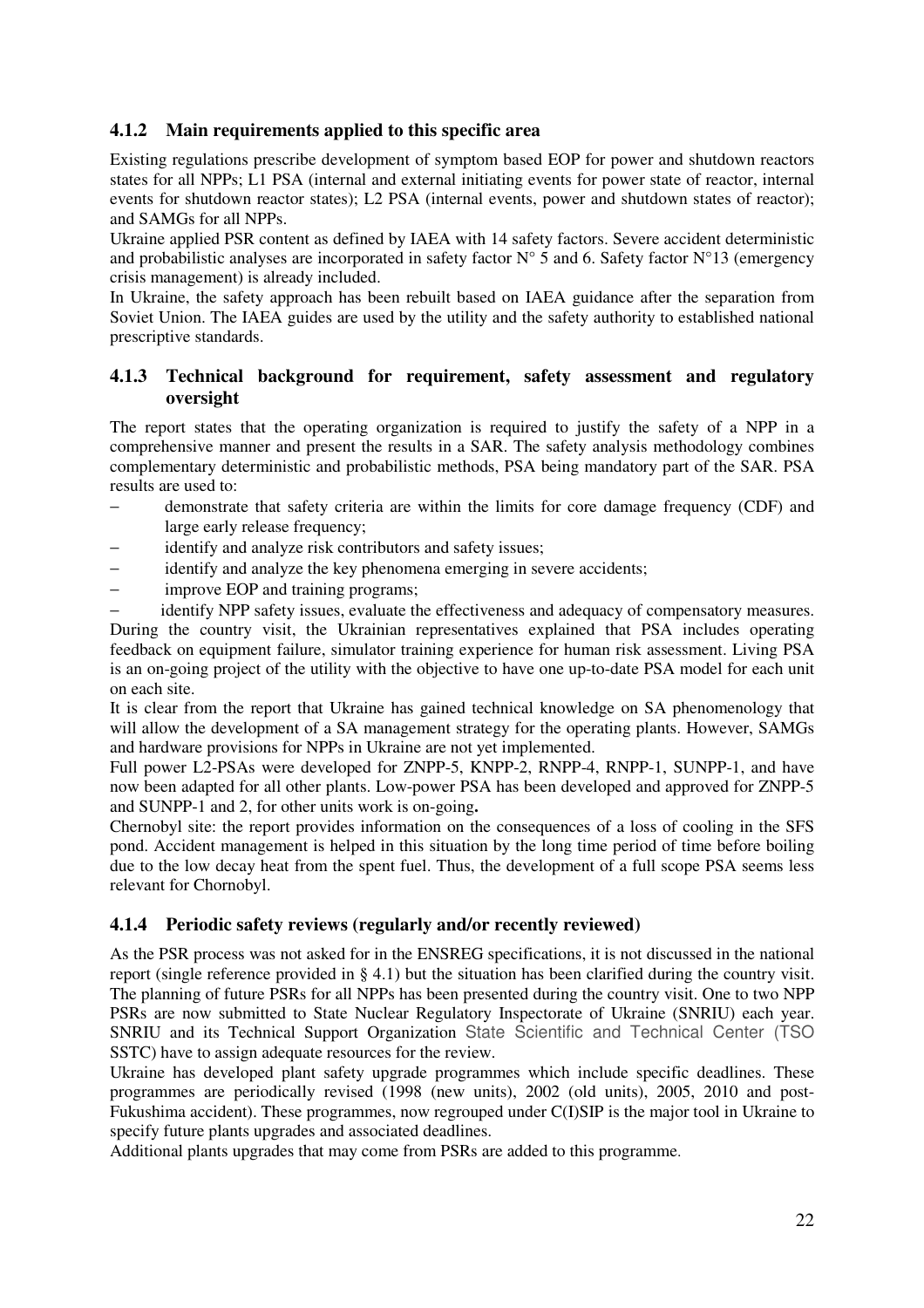# **4.1.5 Compliance of plants with current requirements (national requirements, WENRA Reference Levels)**

An earlier review of compliance with IAEA NS-R-1 'Safety of NPP: design' concluded that Ukrainian NPPs fulfilled 172 of 194 NS-R-1 requirements. Non full compliance was noted for: equipment qualification, consideration of SA, NPP seismic resistance, completeness of probabilistic and deterministic safety analysis and post-accident monitoring. Resolution of these non full compliances is on-going for all NPPs. SAMG and EOP for shutdown reactor states are not yet implemented on Ukrainian NPP. In addition, most WENRA reference levels related to SAM are not yet implemented in Ukrainian NPPs.

20 years life extension for WWER440s in Rivne was authorized in 2010 but the compliance of these NPPs with the regulator's current requirements associated to Long Term Operation (LTO) was not addressed in the national report. This topic has been clarified during the country visit: the Rivne unit 1 and 2 PSR before LTO decision included the 14 safety factors as recommended in IAEA guidance but a special attention was paid to assessment of irreplaceable components, taking into account existing and/or expected degradation caused by ageing. An ageing management programme is now on-going to keep the degradation of safety-important systems and components within acceptable limits and to take necessary actions to maintain their in-service operability and reliability.

SAMG was not included in this PSR for LTO but was identified for further improvement. The programme has now been accelerated (SAMG in 2012, seismic qualification of buildings, structure in 2013 and so on). It can be noted here that improvements for accident prevention have been implemented (in particular SG additional feedwater system).

# **4.2 Assessment of robustness of plants**

### **4.2.1 Adequacy of present organizations, operational and design provisions**

#### *4.2.1.1 Organization and arrangements of the licensee to manage accidents*

The utility Emergency Preparedness and Response System includes emergency plans for local and national level (NNEGC Energoatom emergency plan).

The main on-site organizational features for operated NPPs include:

- − a plant shift supervisor, head of the shift operating personnel and responsible of the plant safety,
- for each unit, a unit shift supervisor responsible of the management of MCR personnel and the NPP unit management in accordance with the technical specification and procedures; and operating personnel.

The licensee on-site available structures and equipment include:

- − Main Coolant Pump (MCR) and Emergency Control Room (ECR);
- Bunkered on-site crisis centers designed as "Civil defense protective structures"; these crisis centers includes features for protection of against contamination (high efficiency air intake filtration, oxygen supply and were designed for defense purpose. DBE and maximum calculated earthquake of category III buildings and structures, to which crisis centers are referred, correspond to seismicity of NPP location territory and constitute intensity 5 and 6 respectively;
- − Off-site bunkered crisis centers (within the 30 km zone) that should be used if the on-site crisis center is inhabitable;
- Systems and means of announcement and communication; systems to transfer plant and environment data to the NPP crisis centers (new system shown during the country visit in South UA site), emergency set of measuring devices and equipment, individual protective means, decontamination and sanitary treatment means, tools and devices, special equipment, transport and other emergency;
- Mobile equipments (fire trucks) to make-up water to SG are provided by state fire fighters brigades (example of South Ukraine during the country visit with three fire trucks able to provide water (110 l/h) through 2 km long hoses). It seems from the country visit that the time needed to install this mobile equipment could be several hours, especially taking into account degraded conditions.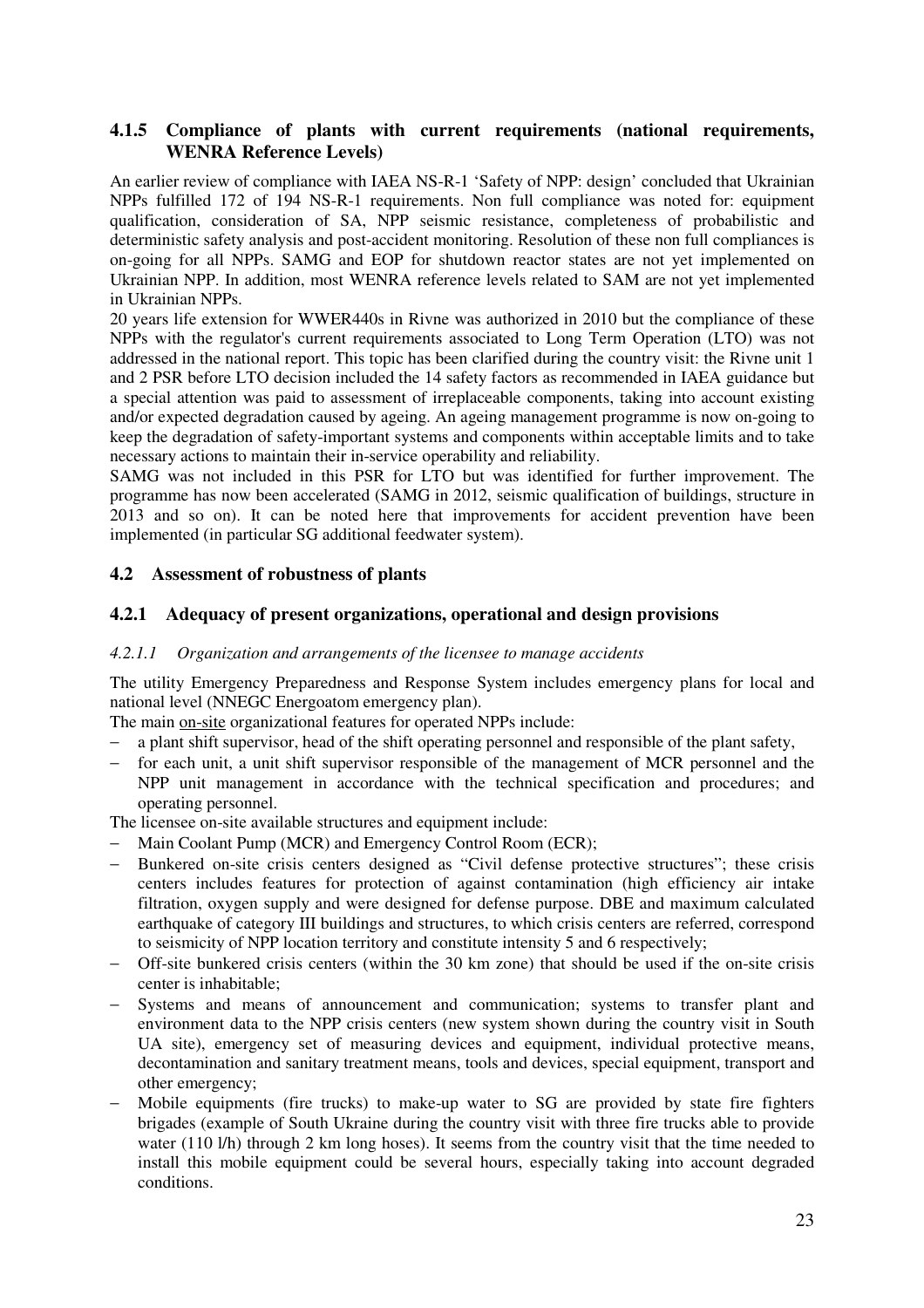At national level, Energoatom can mobilize

- − personnel within other NPPs;
- a NNEGC crisis center;
- − an Emergency Technical Center (ETC) (220 persons): a unit specialized in liquidation of accident consequences at nuclear facilities, including vehicle accidents during transportation of radioactive materials. The unit has trained personnel and special equipment for performance of various complexity activities in radiation hazardous conditions, using modern technologies and methods;
- − AtomRemontService (ARS) (195 persons) which is adequately staffed and equipped to perform emergency-restoration and repair activities using special NPP equipment.

Energoatom can also rely on other State resources from Ukraine.

The national report stated that it is planned to reinforce the NPP equipments for emergency management in the case of an event like in Fukushima-1.

In the framework of C(I)SIP, measures to improve habitability of MCR and ECR of RNPP units 1, 2 are under implementation. Habitability support system of MCR-1, ECR-1 has been put into trial operation at RNPP-1: air supply ventilation systems to MCR-1, ECR-1 with air purification by iodine and aerosol filters. The system is in operation under emergency situations (including loss of power) related to external air equivalent dose rate increase above established value for free access premises.

Scheduled term of the measure implementation at RNPP-2 is 2012. Habitability of these MCRs and ECRs for severe accidents at neighboring unit should be further analyzed.

For all plants habitability of MCRs and ECRs in case of a severe accident is limited in time.

All Ukrainian nuclear power plants have training centers that include full-scope simulators (not for severe accident). Personnel are trained to EOP and regularly exercises are performed at local and national level.

Special emergency exercises on Fukushima related scenarios have been performed in 2011 at each site. The local and national utility crisis centers, the SNRIU crisis centers are connected and can share plant monitored data. On-site NPP crisis centers are equipped with an automated radiation situation monitoring system (ASKRO) which is in service at each NPP. The system consists of automated monitoring points and allows receiving online information from the monitoring points. In addition, the computer code (CADO) for conducting systematic data analysis, performing prognosis of radiation state for all settlements within 30-kilometers zone around NPP are available.

To ensure possibility of informing local and central power authorities on expected dose loads on population and providing prognoses and recommendations on personnel and population protection, operating NPPs use decision making support system (DMSS) in emergency situations, which have been developed for NPP surveillance zones (SZ). NNEGC "Energoatom" continues implementation of DMSS improvement program at NPPs (all NPPs equipped in 2013). These tools will be installed at national level for Energoatom but also at SNRIU.

For the Chernobyl site, the organizational provisions include: ChNPP Site Emergency Work Manager (SEWM), Coordination and management body – SEWM Headquarters or the ChNPP Facility Commission for the issues of emergencies; Permanent management body – Emergency Preparedness and Response Department; ChNPP emergency teams and groups.

There are 293 staff members in the various emergency units.

Two protective structures (each for 1500 persons), constructed for earthquakes of intensity 6, can be used in case of accident. These structures include the following: double-system ventilation; power supply (power grid and DG); drinking and service water inventory; autonomous fire extinguishing system; individual protection equipment, and devices for radiation survey and dosimetry monitoring, medicines.

### *4.2.1.2 Procedures and guidelines for accident management*

Symptom based EOP for power states are implemented at all Ukrainian NPPs. Development of EOP for the shutdown state of reactors and SAMGs are in progress.

Severe accident management provisions (SAMG, dedicated hardware means and equipment qualification in severe accident conditions) have not yet been implemented for the Ukrainian NPPs. Work on SAM has been started in 2005-2008, is part of the C(I)SIP and has been accelerated after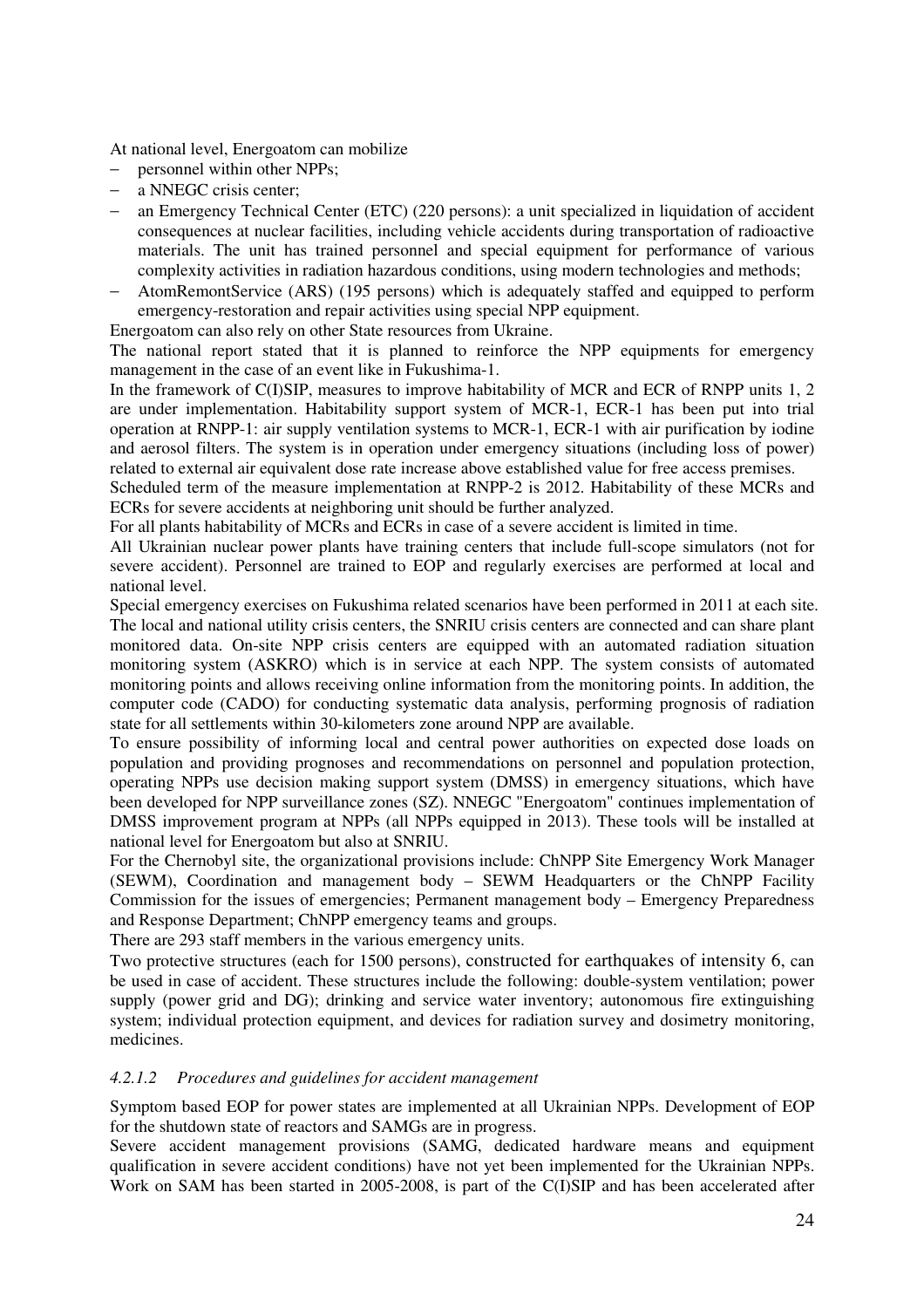Fukushima by regulatory request. Currently, vulnerability analysis of power units in severe accident conditions has been carried out; SAM strategies and associated equipment for its implementation have been identified. SAMG are to be put into implementation at Rivne-1 and South Ukraine-1 by the end of 2012. A number of the safety upgrades (see para. 4.2.3.2) is under implementation that covers all main severe accident phenomena (hydrogen combustion, over-pressurization, etc.).

These safety upgrades should be implemented to avoid large releases to the environment after core melt and consequent reactor vessel rupture, since existing safety system will not be helpful on the latest phase of the severe accident propagation without support of the dedicated SAM system.

Procedures are said to be in-place to mutually secure one NPP by the others (e.g. using one unit to supply power to the affected unit). Some specific procedures are described for Chernobyl site and concern the management of pools cooling.

### *4.2.1.3 Hardware provisions for severe accident management*

No hardware provisions for SAM have been implemented until now (e.g. for hydrogen control, invessel core melt retention, primary pressure control). PARs are installed at several plants but have been designed for DBAs only. The requirements for most of these provisions are under investigation in the C(I)SIP.

The design of the Ukrainian WWER NPPs includes emergency SG feedwater with three pumps and three independent safety trains (passive and active ECCS, CHRS), each train powered by a specific DG.

In a situation where a reactor core melt cannot be avoided, the report lists the following, currently available, equipment for SAM:

- Pressurizer Pilot-Operated Relief Valves (PRZ PORV) opening or use of the emergency gas evacuation system to decrease the primary pressure,
- Capability of adding water to the SG with existing or mobile equipment,
- Recovery of in-vessel water makeup with existing equipment,
- Recovery of cooling function of the containment using the spray system,
- Passive condenser in RNPP (WWER440 only).

For instrumentation, under the conditions of SBO and complete discharge of batteries, it remains possible to access to some key measures (RCS and containment pressure using mobile manometers, temperature in the reactor and main coolant piping using mobile millivoltmeters or resistance boxes on the racks of the in-core monitoring system).

The survivability of existing equipment and their qualification in SA conditions has not yet been addressed and is part of the national upgrade programme.

### *4.2.1.4 Accident management for events in the spent fuel pools*

The SFP in a WWER-1000 is located inside the reactor containment. The SFP in WWER-440 is located outside the reactor containment but inside the secondary reactor building. The report concludes on the need to reinforce the SFP water makeup and cool-down through:

- Restoration of power supply to normal SFP makeup and cooling pumps;
- Water injection into the SFP from independent MDGPU or from the fire extinguishing system;
- Possibility of SFP passive heat removal.

For WWERs 1000, the report provides an indication of the total quantity hydrogen that could be generated during a spent fuel accident (2200-3800 kg) and concludes that the quantity is similar to the case of reactor core melt with Molten Corium/Concrete Interaction (MCCI). It concludes that PARs (which are to be implemented) may be efficient to control hydrogen in case of spent fuel pool dewatering. However, it can be mentioned that the efficiency of PARs is not necessarily linked to the total mass of hydrogen produced but mainly to the kinetics of hydrogen production.

It should be noted that the existing analysis of SA in Ukraine (in L2 PSA) do not specifically consider the inter-dependencies of reactor core melt and possible sent fuel pool fuel melt. The lessons learned from the Fukushima accident suggest that spent fuel pool cooling after a reactor melt (and possible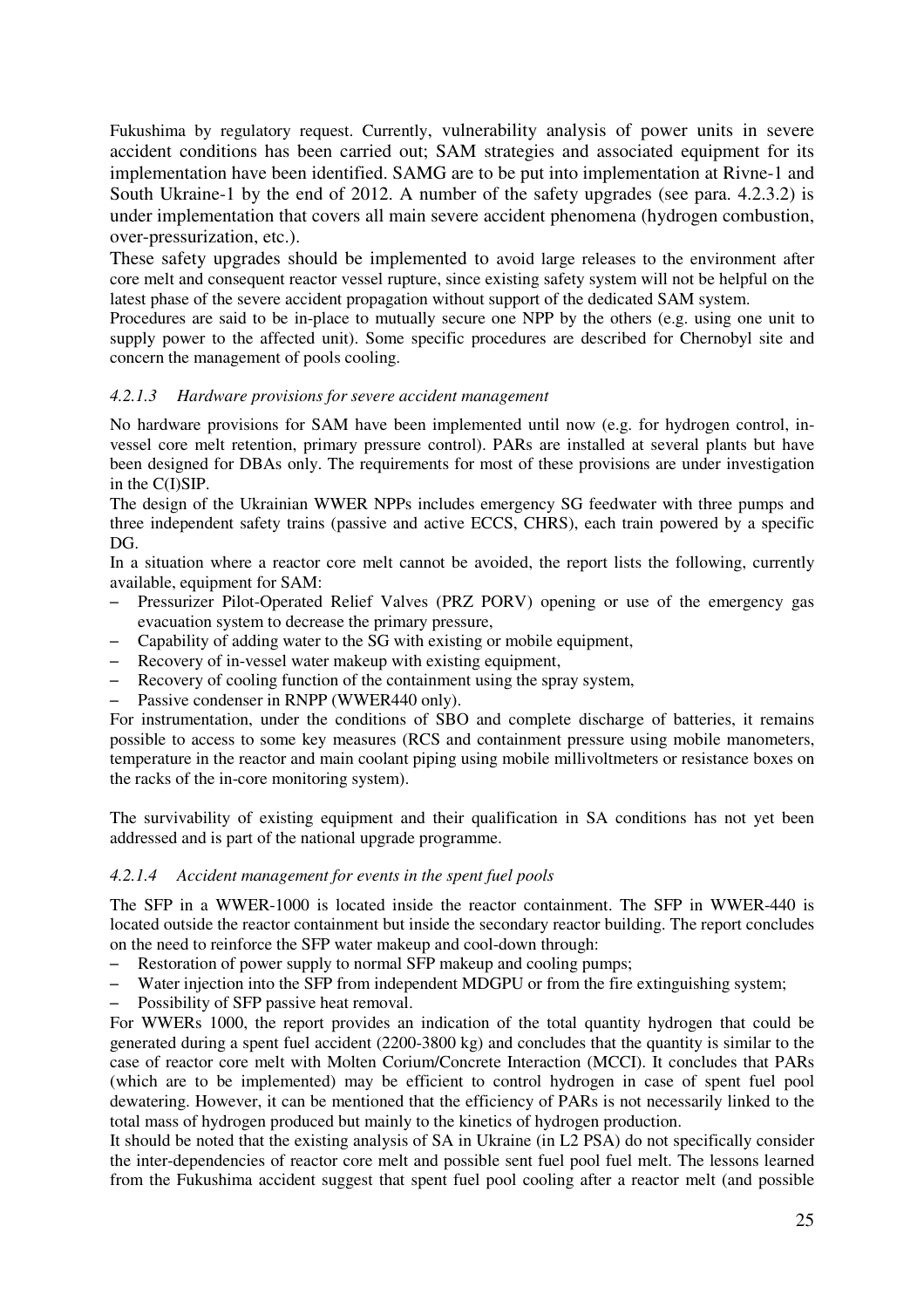damage induced by hydrogen combustion in the containment) needs to be addressed in a SAM program. This issue will be addressed differently depending on whether the SFP is inside or outside the containment as both configurations can lead to specific difficulties to overcome.

Vulnerability analyses of Ukrainian NPPs in case of severe accidents are currently underway. They include analysis of the applicability of strategies for rated power and shutdown states.

For Chernobyl, the report indicates a very large delay for pool dewatering, the impossibility of hydrogen production by zirconium oxidation and slow kinetics of fuel degradation even in the case of full dewatering.

### *4.2.1.5 Evaluation of factors that may impede accident management and capability to severe accident management in multiple units case*

The Ukrainian national report provides general information on the local and national organization to deal with an extreme external event affecting multiple units. During the country visit the robustness of the organization has been discussed.

The impact of a severe accident on accessibility (MCR and ECR) has not yet been analyzed and may be a relevant cause of a cliff edge effect in the case of evacuation. A bunkered crisis center is available on each site and protected against radiation. According to the regulatory requirement "Seismic designs of NPPs" PNAE G-5-006-87, crisis centers (on-site and off-site ones) are referred to seismic stability category III. It is noted here that the crisis centers are less resistant against seismic hazards than the safety systems.

The report does not comment on the feasibility of the first actions (with local personnel, taking into account the fact that site access may not be possible in the first hours after an initiating event) if all NPPs on a site are simultaneously affected by an extreme external event. The regulator has indicated, in an answer to a question during the topical review meeting, that resources are available on-site to manage all actions requested in SBO multi-unit event EOP to avoid core melt for all reactors or to avoid large release if core melt cannot be avoided on one reactor. Capability to avoid site evacuation and loss of control after core melt in one reactor is achieved by realization of emergency actions aimed at localization of radioactivity within containment of an emergency unit and minimization of radiation consequences of accident on NPP site. If there is insufficient radiation protection means for on-site personnel will be used. The amount of radiation protection equipment stored in emergency sets at NPP is sufficient to equip personnel in emergency conditions, including all personal on site.

# **4.2.2 Margins, cliff edge effects and areas for improvements**

### *4.2.2.1 Strong points, good practices*

The reviewers identified the following points as good practices:

- High level of redundancy of SSCs and power supply (DGs) in Ukrainian WWER appears to be a strong point which offers many possibilities and flexibility for accident management; some extensive additional safety upgrades to the original design are implemented to prevent severe accidents (AEFS, various electrical interconnections, redundant emergency response provisions),
- The large water inventory of WWER plants increases the time available for SAM. Code calculations (assuming SBO condition at nominal power with no RCS rupture), show that for WWERs there is more than 6 h to restore core cooling functions. This time is to be confirmed during the country visit.
- The risk of common mode failure is being addressed through additional mobile equipment that should allow for quick connection and should be stored in a safe area,
- Some prompt actions already implemented: mobile DG for ChNPP, set of targeted emergency exercises conducted at all NPPs, including ChNPP,
- Existence of comprehensive plans for short- and medium-term improvement measures under the on-going government program.

In addition, emergency exercises on long term SBO type of scenarios were conducted at all Ukrainian NPPs. Upon their results, measures were identified to improve on-site emergency response taking into account Fukushima-related phenomena.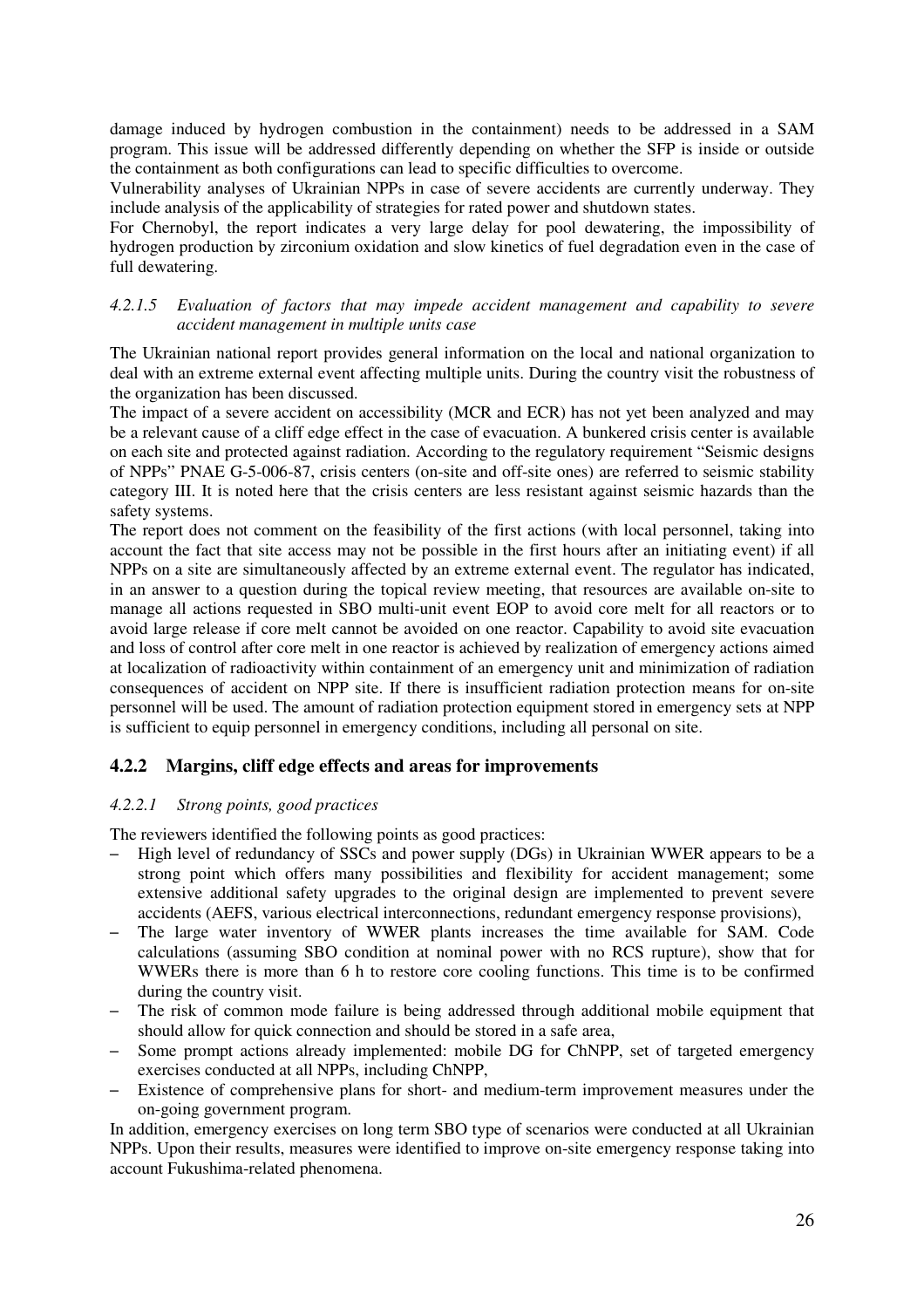### *4.2.2.2 Weak points, deficiencies (areas for improvements)*

SAM provisions (SAMG, dedicated hardware means and equipment qualification in severe accident conditions) have not yet been implemented for the Ukrainian NPPs and it is an area for improvement. In the present situation, cliff edge effects during severe accident progression remain possible. Nevertheless, vulnerability analysis of power units in severe accident conditions has been carried out, SAM strategies and associated equipment have been identified.

It can also be noted that the connection points for mobile equipments have not yet been fully implemented; however, they are under consideration.

# **4.2.3 Possible measures to increase robustness**

### *4.2.3.1 Upgrading of the plants since the original design*

Ukrainian NPPs upgrades have so far focused on the prevention of core damage (e.g. replacement of PRZ PORV, Steam Generator Safety Valve (SG SV), SG makeup, control of ECCS flow rate, control of primary to secondary leaks). Some of these upgrades are additionally useful for mitigation of severe accidents.

### *4.2.3.2 Ongoing upgrading programmes in the area of accident management*

According to the report, SA related requirements were mainly associated with C(I)SIP. In the 2010 version of this program the following topics were included:

EOP for shutdown reactor states (measures N° 19293, 29203, 39203 "Improvement of the emergency operating procedures for reduced power and shutdown states"),

SAMG ("Program for Analysis of Severe Accident and Development of SAMG" PM-D.041.491-09).

The following measures were addressed:

SAMG development and substantiation;

implementation of measures for hydrogen concentration reduction in the containment in case of beyond design basis accidents;

implementation of hydrogen control system in SG and MCP compartments and in pressurizer compartment ;

implementation of hydrogen concentration monitoring system in the containment for case of beyond design basis accidents;

preservation of the containment integrity in case of interaction with corium (active core melt) at the ex-vessel phase of severe accident;

development and implementation of measures for diagnostics in case of severe accident,

qualification of I&C and communication lines for severe accident conditions;

power supply to the system in full discharge batteries (to 8 hours) and subsequent connection to MDGs.

# **4.2.4 New initiatives from operators and others, and requirements or follow up actions from Regulatory Authorities: modifications, further studies, decisions regarding operation of plants**

### *4.2.4.1 Upgrading programmes initiated/accelerated after Fukushima*

Measures identified from the lessons of the Fukushima accident and the ENSREG stress test review have been incorporated into the 'Comprehensive Safety Improvement Program' (updated in 2011- 2012) by the utility and approved by the regulator. It is the intention to accelerate the implementation of the following actions:

- SAMG development and implementation (WWERs 1000&440);
- Implementation of H2 concentration reduction measures in the containment (WWER1000&440) for BDBA situations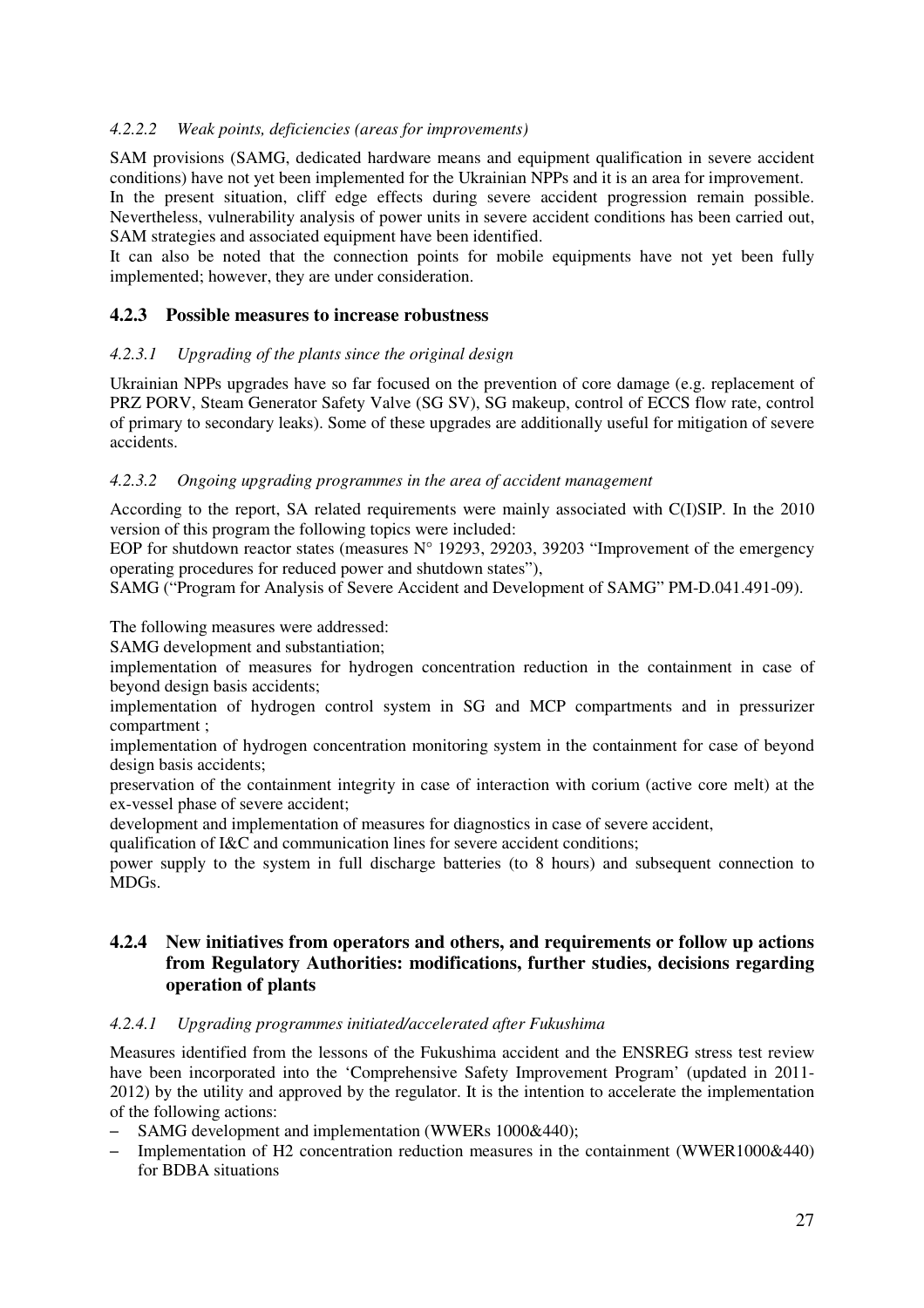- Installation of H2 concentration monitoring system in the containment for BDBA scenarios;
- Preservation of the containment integrity if there is interaction with corium (active core melt) at the ex-vessel phase of severe accident,
- Enhancement of systems that aim to ensure MCR and ECR habitability and accessibility,
- Development, and implementation, of measures for diagnostics in the case of a severe accident.

Additionally, shortly after the Fukushima accident (i.e. in April 2011) the regulator requested implementation of the filtered containment venting system for all WWER-1000 and the end of 2011 for WWER-440 units.

# *4.2.4.2 Further studies envisaged*

See previous chapter.

### *4.2.4.3 Decisions regarding future operation of plants*

The regulator required implementation of SAMGs and containment filtered venting systems for WWER-1000 if the utility seeks a license for LTO (SNRIU Board Resolution No. 13 of 24-25 November 2011). Under this resolution, RNPP must complete SAMGs for Units 1 (WWER 440) in 2012.

# **4.3 Peer review conclusions and recommendations specific to this area**

The following ongoing activities have been identified as important in the context of the peer review:

- Resolution of the non-full compliance with IAEA NS-R-1 (for equipment qualification, consideration of severe accidents, NPP seismic resistance, completeness of probabilistic and deterministic safety analysis and post-accident monitoring) is still on-going for all Ukrainian NPPs.
- SAM provisions have not yet been implemented for the Ukrainian NPPs. However, following regulatory requests extensive activities have been on-going for several years, and have been escalated in 2011 based on first Fukushima Daiichi lessons and results of stress tests. The implementation must a have a high level of priority due to the possibility of cliff-edge effects in the case of a severe accident.
- The reinforcement of the on-going national program on plant safety improvements;
- The following topics are submitted as recommendations for consideration by the Ukrainian regulator:
- it should be demonstrated, with a high degree of confidence, that the key functions needed for SAM can be achieved. In particular, provisions against cliff-edge effects on accident progression should be addressed in priority (hydrogen management, control, reliability of RCS depressurization function in severe accident condition);
- a strategy and program for the qualification of equipment needed in severe accident conditions should be implemented;
- the risk induced simultaneously by reactor and SFP in case of a severe accident should be assessed (for example in L2 PSA);
- the analysis of SFP accident in various configurations in order to underwrite EOP and SAMGs;
- the robustness of the means to cool the SFP even after core melt should be improved. If SFP is inside the containment, a means to cool the SFP should be ensured even if some internal structures (pipes) in the containment have been damaged by an hydrogen combustion;
- further investigation of the habitability of MCRs and ECRs in case of a severe accident;
- consideration of the protection of population in regards to the SAM provisions;
- for site with several units should be verified in details the feasibility of immediate actions required to avoid core melt, prevent large release, and avoid site evacuation for a disaster affecting more than one unit at a particular site;
- enhanced seismic capabilities for the building hosting the crisis center should be assessed. The schedule for hardware and procedures implementations should stay under strict control of the regulator.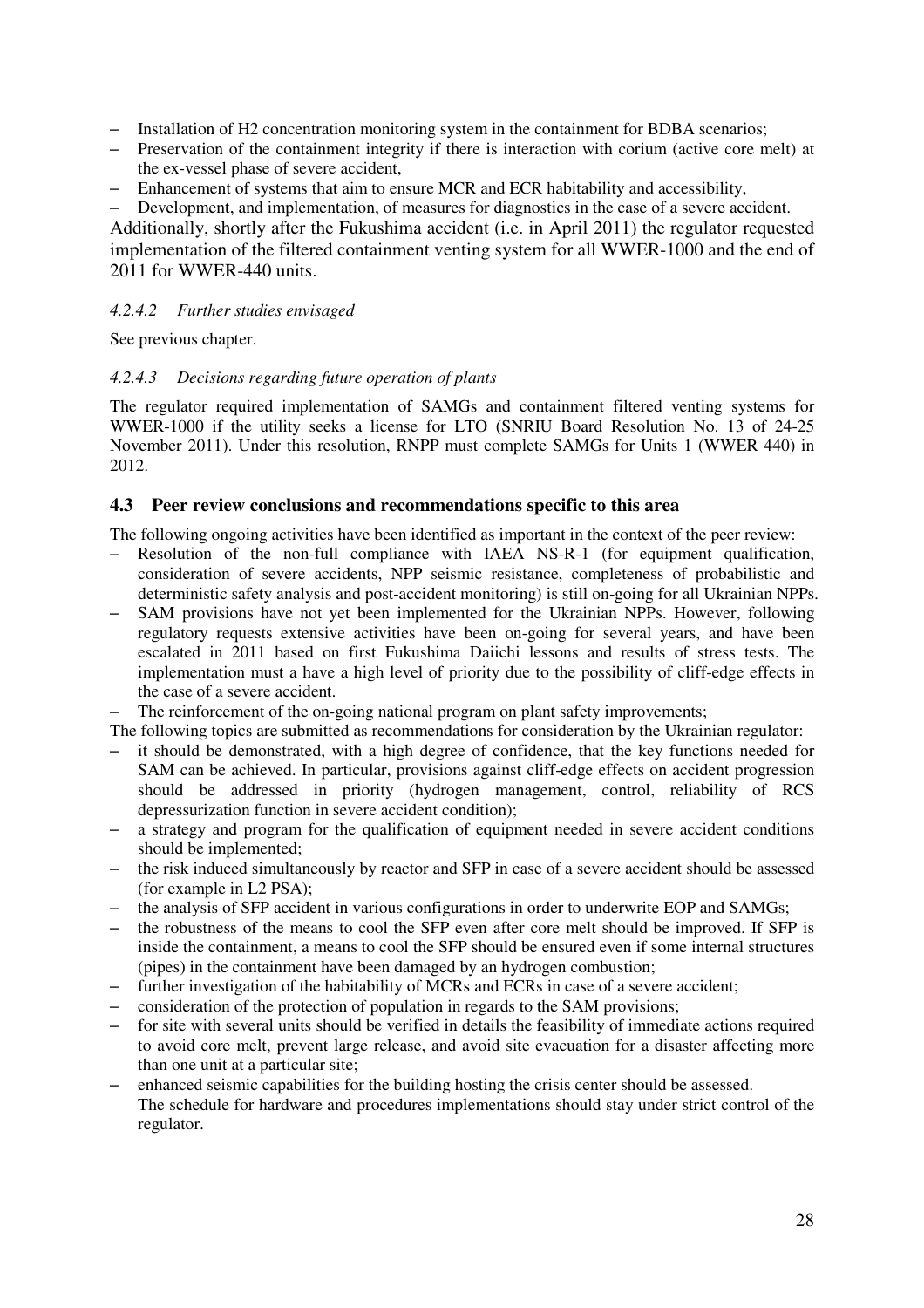# **List of acronyms**

| AC            | <b>Alternating Current</b>                                |
|---------------|-----------------------------------------------------------|
| <b>AEFS</b>   | Additional Emergency Feedwater System                     |
| <b>BDBA</b>   | <b>Beyond Design Basis Accident</b>                       |
| C(I)SIP       | Comprehensive (Integrated) Safety Improvement Program for |
|               | Ukrainian NPPs                                            |
| <b>ChNPP</b>  | Chornobyl Nuclear Power Plant                             |
| <b>DBA</b>    | Design Basis Accident                                     |
| <b>DBE</b>    | Design Basis Earthquake                                   |
| <b>DBF</b>    | Design Basis Flood                                        |
| DC            | <b>Direct Current</b>                                     |
| DE            | Design Earthquake                                         |
| DG            | Diesel Generator                                          |
| <b>DSF</b>    | Dry Spent Fuel Storage Facility                           |
| <b>ECCS</b>   | <b>Emergency Core Cooling System</b>                      |
| <b>ECR</b>    | <b>Emergency Control Room</b>                             |
| <b>EDG</b>    | <b>Emergency Diesel Generator</b>                         |
| <b>EFWS</b>   | <b>Emergency Feedwater System</b>                         |
| <b>ESWS</b>   | <b>Essential Service Water System</b>                     |
| <b>ENSREG</b> | European Nuclear Safety Regulators Group                  |
| EOP           | <b>Emergency Operating Procedures</b>                     |
| <b>EPS</b>    | <b>Emergency Power Supply</b>                             |
| I&C           | <b>Instrumentation and Control</b>                        |
| IAEA          |                                                           |
| <b>ISF</b>    | <b>International Atomic Energy Agency</b>                 |
| $ISF-1$       | Interim Spent Fuel Storage Facility                       |
|               | Wet Interim Spent Nuclear Fuel Storage Facility           |
| <b>KhNPP</b>  | Khmelnitsky Nuclear Power Plant                           |
| <b>LOCA</b>   | Loss of Coolant Accident                                  |
| <b>LTO</b>    | Long Time Operation                                       |
| <b>LOOP</b>   | Loss of Off-site Power                                    |
| <b>MCCI</b>   | Molten Corium/Concrete Interaction                        |
| <b>MCE</b>    | Maximum Calculated Earthquake                             |
| <b>MCP</b>    | Main Coolant Pump                                         |
| <b>MCR</b>    | Main Control Room                                         |
| <b>MDGPU</b>  | Mobile Diesel Generator and Pumping Unit                  |
| <b>MDG</b>    | Mobile Diesel Generator                                   |
| <b>NHL</b>    | Normal Headwater Level                                    |
| <b>NNEGC</b>  | National Nuclear Energy Generating Company Energoatom     |
| <b>NPP</b>    | <b>Nuclear Power Plant</b>                                |
| PGA           | Peak Ground Acceleration                                  |
| PRZ PORV      | Pressurizer Pilot-Operated Relief Valve                   |
| <b>PSA</b>    | Probabilistic Safety Analysis                             |
| <b>PSR</b>    | Periodic Safety Review                                    |
| <b>RCS</b>    | <b>Reactor Coolant System</b>                             |
| <b>RLE</b>    | Review Level Earthquake                                   |
| <b>RNPP</b>   | <b>Rivne Nuclear Power Plant</b>                          |
| RV            | <b>Relief Valve</b>                                       |
| SAM(G)        | Severe Accident Management (Guidelines)                   |
| <b>SAR</b>    | <b>Safety Analysis Report</b>                             |
| <b>SBO</b>    | <b>Station Black Out</b>                                  |
| <b>SEWM</b>   | Site Emergency Work Manager                               |
| <b>SFP</b>    | Spent Fuel Pool                                           |
| <b>SFS</b>    | <b>Spent Fuel Storage</b>                                 |
|               |                                                           |